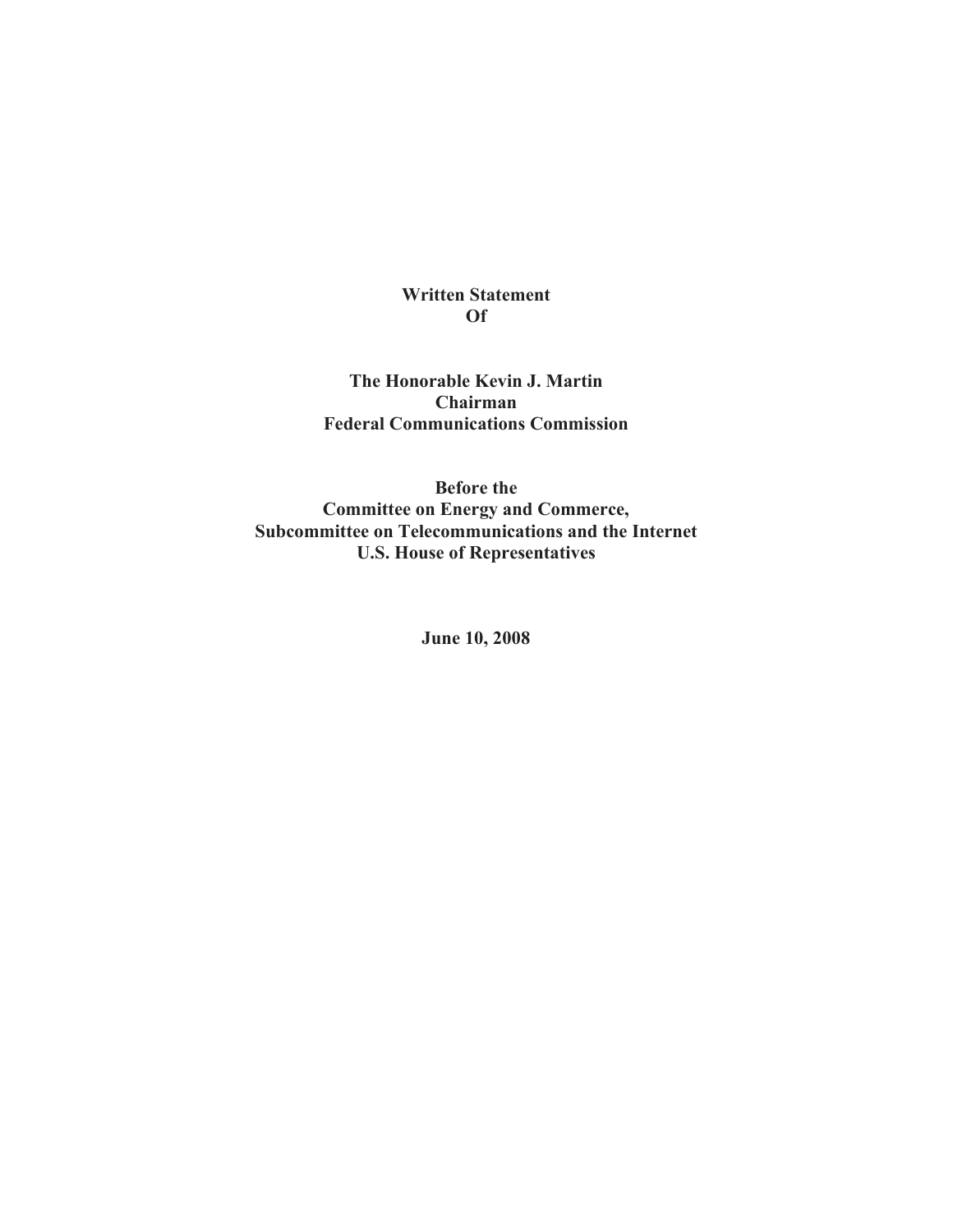Good morning Chairman Dingell, Chairman Markey, Ranking Member Barton, Ranking Member Stearns, and Members of the Committee. Thank you for inviting me here today to update you on the status of the digital transition.

On February 17, 2009, all full power television stations in this country will stop broadcasting in analog, and broadcast exclusively in digital, as mandated by Congress in the Digital Television and Public Safety Act of 2005. A successful digital transition will depend upon minimizing the burdens placed on consumers and maximizing their ability to benefit from it.

The DTV transition will be a historic moment in the evolution of TV. Television viewers will be able to enjoy movie quality picture and sound and potentially new programming choices. It also will allow us to significantly improve public safety communications and usher in a new era of advanced wireless services such as the widespread deployment of wireless broadband.

With a little less than nine months to go until the digital television transition nationally the industry and the Commission are actively reaching out to consumers to alert them of the coming transition and inform them about the steps they will need to be prepared for the transition. I recently announced that on September 8, 2008, Wilmington, North Carolina will be the first market in the country to make the transition to digital television (DTV).

The first phase of the consumer education campaign is alerting consumers that the transition will occur on Feb. 17, 2009. Numerous reports indicate that consumer awareness of the upcoming transition has risen significantly. Last February, CEA reported that the percentage of consumers surveyed who were aware of the DTV transition jumped from 41% in August 2006 to 74% in January 2008. Similarly, NAB reported consumer awareness of the DTV transition more than doubled from 38% in Jan. 2007 to 79% in Jan. 2008, and that 83% of respondents in exclusively over-the-air households reported that they were aware of the transition. In addition, a survey published by the Consumers Union in January 2008 found that 64% of consumers were aware of the transition.

Similarly, the Association of Public Television Stations (APTS) issued the findings of a survey indicating that consumer awareness of the transition increased from 51% to 76% in just three months (from November 2007 to February 2008). In addition APTS finds that: "Roughly 62 percent of ... over-the-air consuming households who are aware of the transition indicated that they would buy a converter box or digital TV set between now and when the transition takes effect..." which is up dramatically since November 2006, when only "28 percent of over-the-air households said they would take those options."

That more and more viewers are aware of the transition is a step in the right direction. The next phase of the consumer education campaign emphasizes the actions that consumers need to take to be prepared. Specifically, the Consumers Union also found that 74% of consumers had "major misconceptions" about the impact of the transition on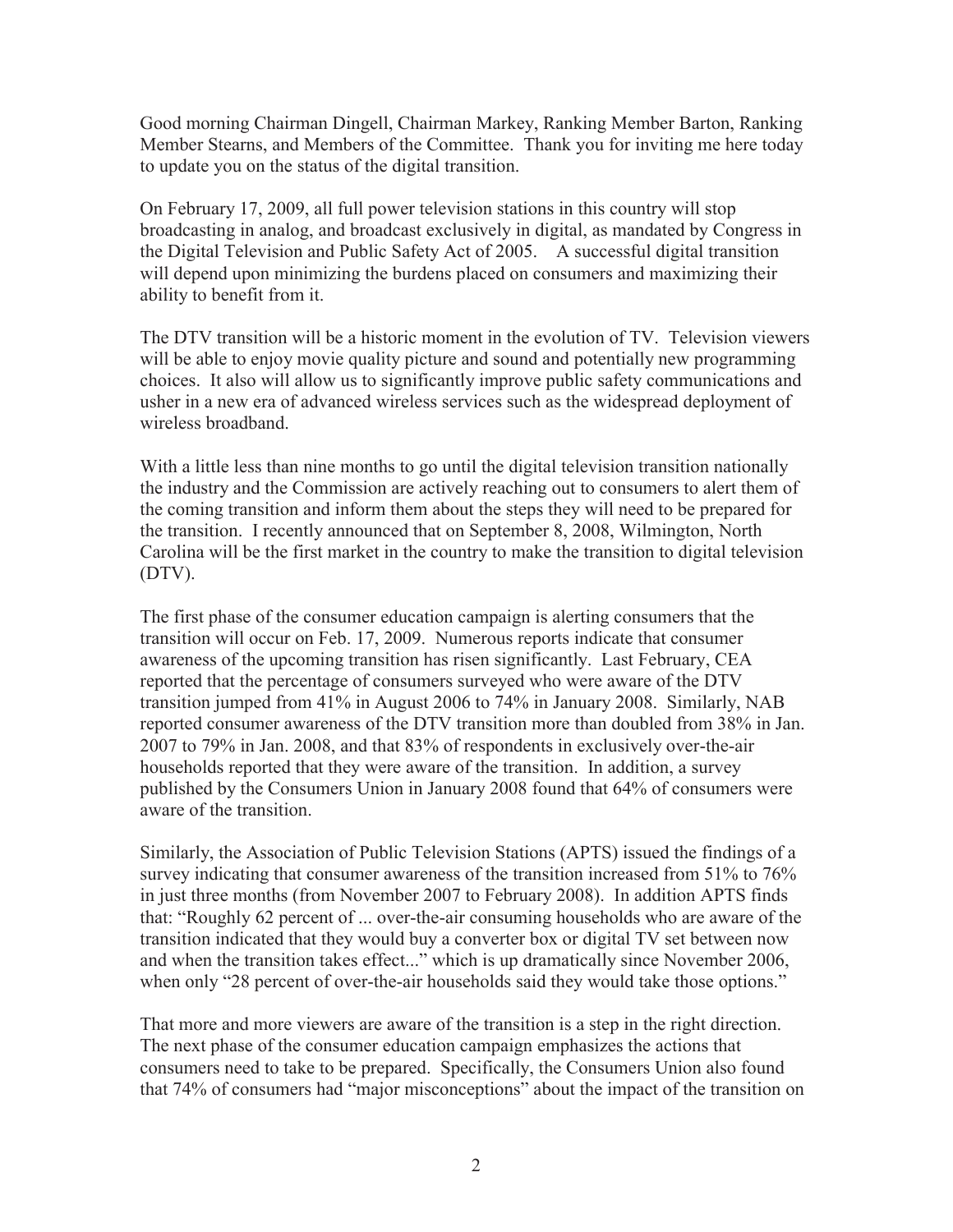them. In other words, too many Americans remain confused about what they need to do to prepare for it. And APTS found that "17.5 percent of over-the-air consumers who are aware of the transition 'don't know' what they will do and roughly 10 percent said they would 'do nothing.'" Taken together, these surveys are valuable research tools to better guide our education and outreach efforts over the next nine months.

This released data also demonstrates that facilitating a successful DTV transition is an enormous undertaking. And it is one which no single entity, public or private, can achieve alone. Rather it requires the commitment and cooperation of government, industry and consumer groups. We have made that commitment and are actively working with these important stakeholders.

Today's hearing is a welcome opportunity to discuss our work with all of our DTV partners both in terms of outreach and education and necessary regulatory steps to ensure all Americans can share the benefits of this historic digital transition**.** 

## **UPDATE ON BROADCASTERS TRANSITION TO DIGITAL**

Last August, the Commission adopted the final DTV table of allotments based on the channel elections made by the full power broadcast stations. This order provided virtually all (over 99%) of the television stations across the country with their final channel assignments for broadcasting in digital following the DTV transition. By finalizing broadcasters' channel allotments, the Commission helped ensure that broadcasters could begin making final preparations for their own conversion.

Nearly two-thirds of full power stations (1172) will remain on the same channel they are currently using for digital service. Most of these stations, over 989, have completed construction and are already providing full service to their viewers. The remainder, roughly 150, are working on completing construction of their full service facilities. Onethird of full power stations, (roughly 640), are changing channels for their operation after the transition and are currently filing construction permit applications, ordering equipment, and scheduling tower crews.

In December of 2007, we also concluded the Third DTV Periodic Review. This Order adopted the procedures and rules to guide broadcasters through the end of the transition. Among other important decisions, this order adopted the interference standard for posttransition applications. The measures the Commission put in place to expedite the processing of post-transition construction permits have enabled us to moved forward by twelve weeks the beginning date for the filing of applications to expand service areas. Since the end of May, full power broadcasters have been able to file requests to maximize DTV facilities.

In the Third DTV Periodic Review, the Commission recognized that stations will need flexibility to complete the transition. Consequently we adopted procedures that will allow broadcasters to adjust their buildout according to their needs and the needs of their viewers. For example, we will consider requests from broadcasters that find it necessary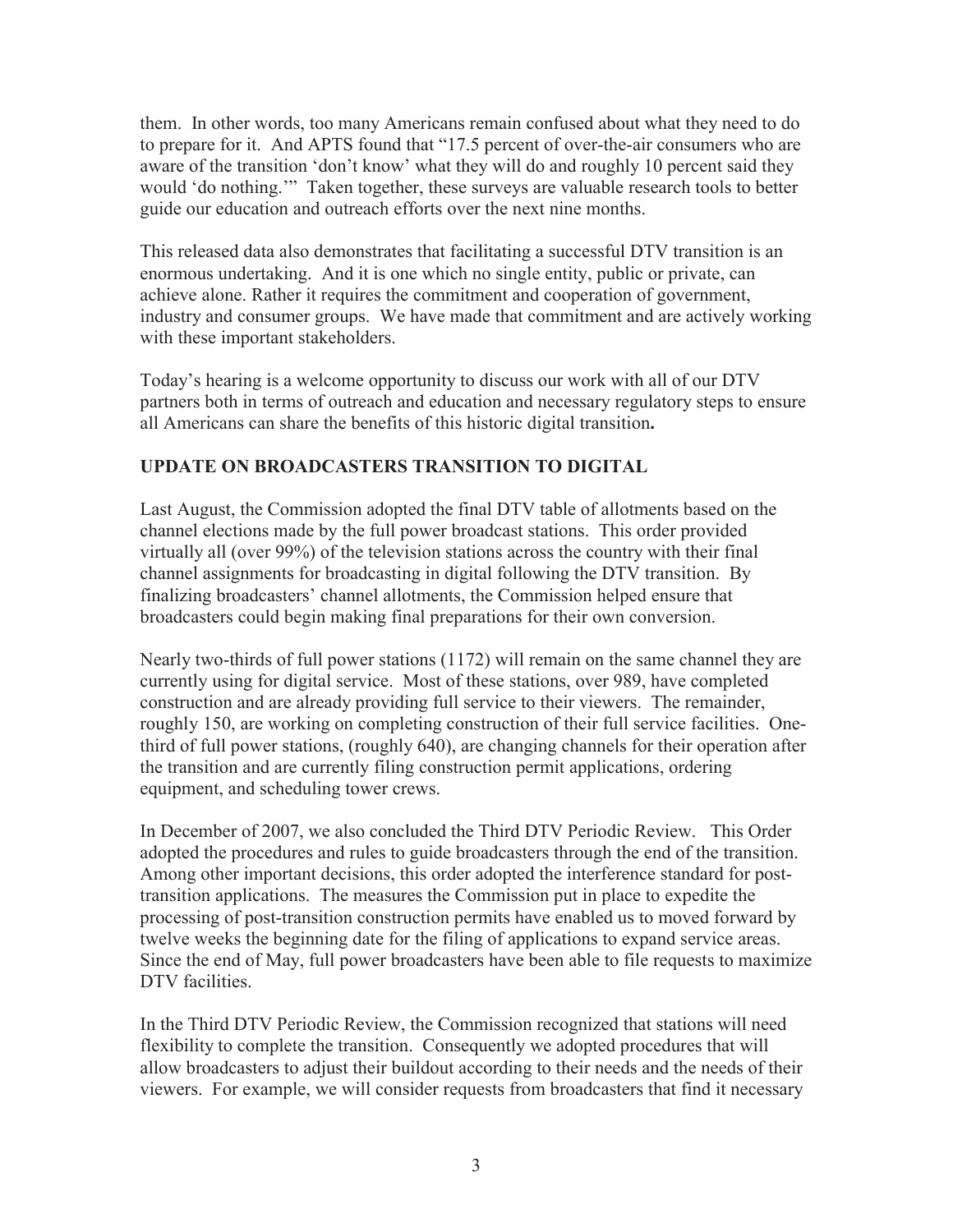to reduce analog service before the transition date, but they will be required to inform their viewers well in advance of any reductions.

In addition to getting the proper rules in place, it is important that broadcasters' progress be carefully monitored. Accordingly, to enable the Commission to closely track broadcasters' progress toward completing their transition, we required each station to file a report on the status of the construction of its post transition facility. All stations have submitted the first such report, and nearly 1,000 indicated that they were completely finished with their DTV transition. Broadcasters are required to update the Commission with any changes to their status as events warrant. In the Third Periodic, the Commission committed to send Congress a full report on broadcasters' DTV build-out in August. Broadcasters that have not completed their transition must report again by October 20, 2008**.**

## **CARRIAGE OF DIGITAL SIGNALS**

Much of the focus of our consumer education efforts has been on the approximately 15% of the homes who rely on over-the-air broadcast signals. These efforts have presumed that subscribers to cable and satellite will continue to be able to receive digital broadcast signals just as they do analog broadcast signals today. It is critical to note, however, that our rules needed to be modified to clarify that cable and satellite companies were required to carry digital broadcast signals to their customers just as they do the analog broadcast signals today. Our goal with both of these Orders was not to expand carriage but rather to ensure that the broadcasters' switch from analog to digital was not used as an excuse to stop carrying the broadcasters' signal in a format that could be viewed by all subscribers, including analog cable subscribers.

Last fall, the Commission adopted an order that guarantees that analog cable subscribers will not be left in the cold once broadcasters ceased broadcasting in analog. Specifically, the Commission took action to ensure that after the transition, cable operators will continue to make every broadcast station's signal viewable, as the statute requires. As a result, we significantly reduced the number of Americans potentially needing a converter box to watch broadcast stations post-transition. Making sure the almost 35 million households that subscribe to analog cable will be able to continue to watch broadcast television after the transition just as they did before allows us to focus our energies on assisting the nearly 15 million households that rely exclusively on over-the-air signals.

The Commission recently adopted an order that will enable satellite subscribers to receive digital broadcast signals, as well. The law requires that when a satellite operator chooses to carry any local broadcast signals, it must carry all full power local broadcast signals in that market. The item recently adopted clarifies that, in such a "local-into-local" market, where a full power television station is broadcasting only in digital, the satellite operator must carry that digital signal upon request. This clarification is critical to ensuring that satellite customers, like cable customers, will continue to receive the same broadcast stations they saw the day before the transition on the day after the transition.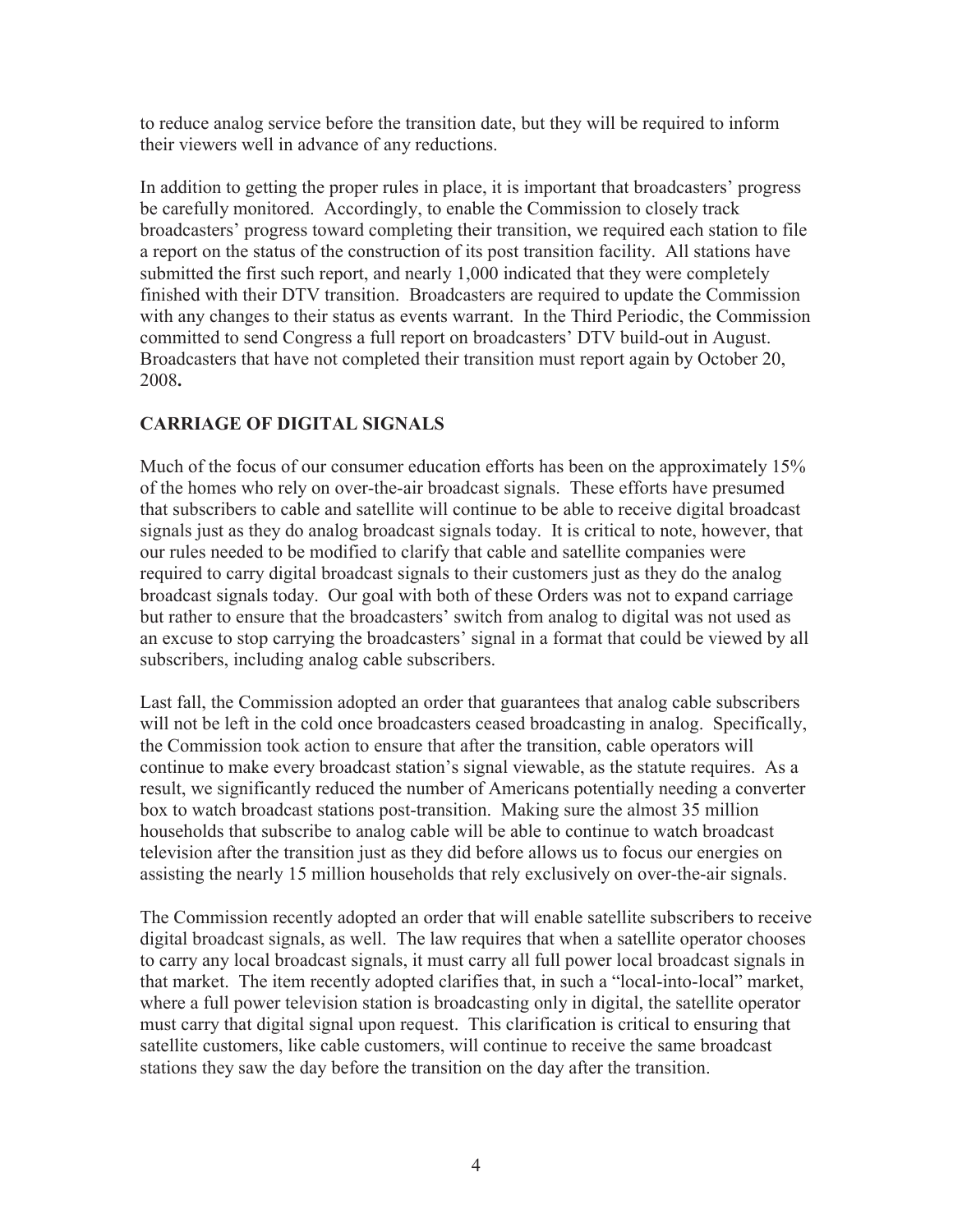### **ENFORCEMENT**

The Commission's DTV-related enforcement efforts have focused on protecting consumers from unknowingly buying televisions that won't receive broadcast stations following the transition. Specifically, we are enforcing three rules: 1) the requirement to label any remaining televisions with analog-only tuners; 2) the prohibition on the importation and shipment of television receivers without integrated digital tuners; and 3) the requirement that the V-Chip functions with the digital technology. In addition, we have begun conducting informational interviews of store managers to assess the employee training and consumer education efforts of retailers participating in the NTIA converter box coupon program.

With respect to the Commission's labeling requirement, the Commission has, as of June 9, 2008, inspected 3992 retail stores and 37 websites and issued 361 citations notifying retailers of violations for failing to comply with our rules. Because retailers generally are not licensees, we must give them a citation prior to proposing a monetary penalty via Notice of Apparent Liability (NAL). On April 10, 2008, we released NALs against seven large retailers totaling nearly \$4 million. On May 9, 2008, we released another two NALs, totaling \$465,000. Five additional NALs totaling over \$500,000 remain on circulation, as of June 9, 2008. In addition to these NALs, the Enforcement Bureau has issued another seven NALs worth an additional \$96,000. It is my hope that through our vigorous enforcement actions, retailers will take concrete actions to avoid consumer confusion as the digital transition draws near.

In addition to our labeling investigations, we are continuing to ensure that no manufacturers are importing and shipping analog-only television receivers and equipment. We have issued NALs against three companies - Precor; Syntax Brillian Corp. and Regent USA, Inc. - for apparent violation of our rules in this area. Two of the companies have already paid \$421,550 combined; the other will be referred to the Department of Justice for collection.

We also continue our efforts to ensure that the digital tuners comply with the V-Chip regulations. As you know, the Commission's rules require digital television manufacturers to include the V-Chip in their equipment and to ensure that their devices can adjust to changes in the content advisory system. We began investigating allegations that some manufacturers were not complying with our rules. We have released three NALs and seven consent decrees with manufacturers to resolve our investigations. The voluntary contributions from these orders totaled over \$3.4 million and payment has already been made to the U.S. Treasury. In addition, the manufacturers agreeing to consent decrees have undertaken significant compliance measures to remedy their past violations and prevent future ones.

Finally, as part of our follow-up on the requirements of the recent *DTV Consumer Education Order*, field agents across the country have been interviewing store managers at retail establishments offering digital-to-analog converter boxes. As of June 9, 2008, Enforcement Bureau field agents have visited 935 stores and conducted 842 interviews in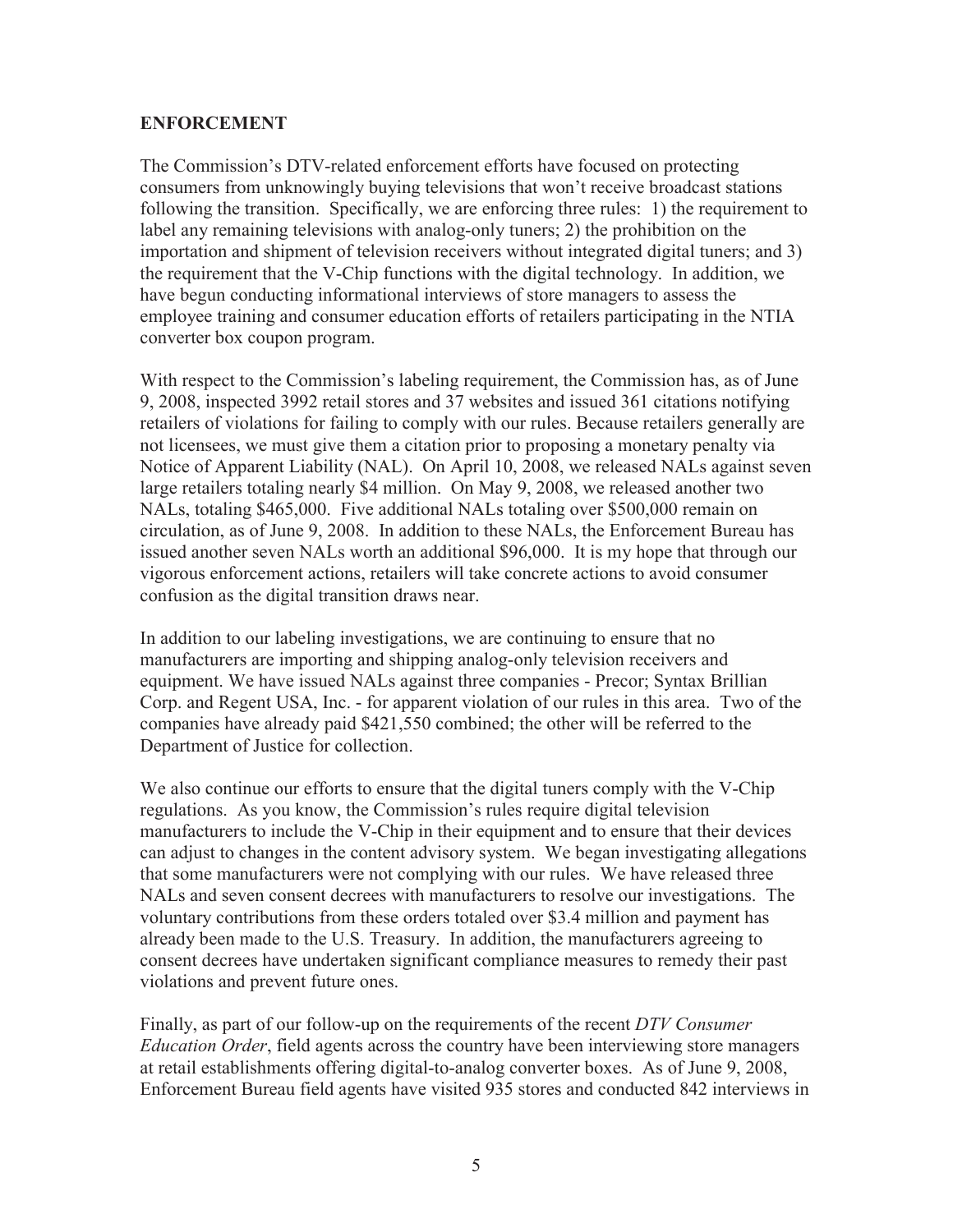34 states and the Commonwealth of Puerto Rico. Until the Office of Management and Budget (OMB) has approved this information collection under the Paperwork Reduction Act (PRA), the field agents will confine their interviews to nine retailers with among the largest number of stores participating in the NTIA converter box program. Once the information collection has received PRA approval, the Bureau will expand its interviews to include all participating retailers. To date, the Bureau has found that the majority of store managers are well-informed of the digital transition and the NTIA converter box program. Some managers, however, appear to need additional training in certain areas, e.g., the need of some customers for new antenna equipment, the fact that many lowpower television stations will not convert to digital broadcasting on February 17, 2009. Where such training issues arise, our field agents are providing information tip sheets and conducting supplemental training sessions**.**

Swift enforcement of all our DTV-related rules is critical to protecting consumers and reducing potential confusion. Our activities in this area will continue to be a priority during the next 9 months.

## **CONSUMER EDUCATION AND OUTREACH**

In order to educate consumers properly, all parties involved in the transition - - the FCC, NTIA, the broadcasters, the cable industry, satellite, manufacturers, retailers, consumer groups - -need to work together to educate consumers.

I commend the industry for the consumer education campaigns that they have initiated. Specifically, last fall the National Association of Broadcasters (NAB) launched a \$700 million campaign that includes, among other things, television spots, 30 minute education programs about DTV and a 100-day countdown to the February 17, 2009 deadline. In addition, the National Cable and Telecommunications Association (NCTA) launched a \$200 million campaign last fall that includes, among other things, sending customer communication "tool kits" to all their cable systems nationwide, and distributing brochures about the transition at community and public events.

In February, the Commission adopted an Order that requires commercial full power broadcasters to provide on-air information to their viewers about the DTV transition. Commercial broadcasters may choose one of two options for compliance, including one option that is based on a proposal from NAB for a safe harbor approach. and comply with our specific requirement or a safe-harbor plan proposed by the NAB. Although the sets of requirements are distinct, all require PSAs and the Commission found that they each entail a similar level of commitment and engagement on the part of broadcasters. For example, where the first option, initially proposed by the FCC calls for more frequent PSAs, the second option, based on the NAB plan, calls for longer ones. All plans require quarterly reporting of both mandatory and voluntary outreach and education efforts. This will allow the Commission not only to monitor compliance, but also to stay informed of the creative approaches being taken by disparate broadcasters all over the country, and continue to coordinate transition education efforts.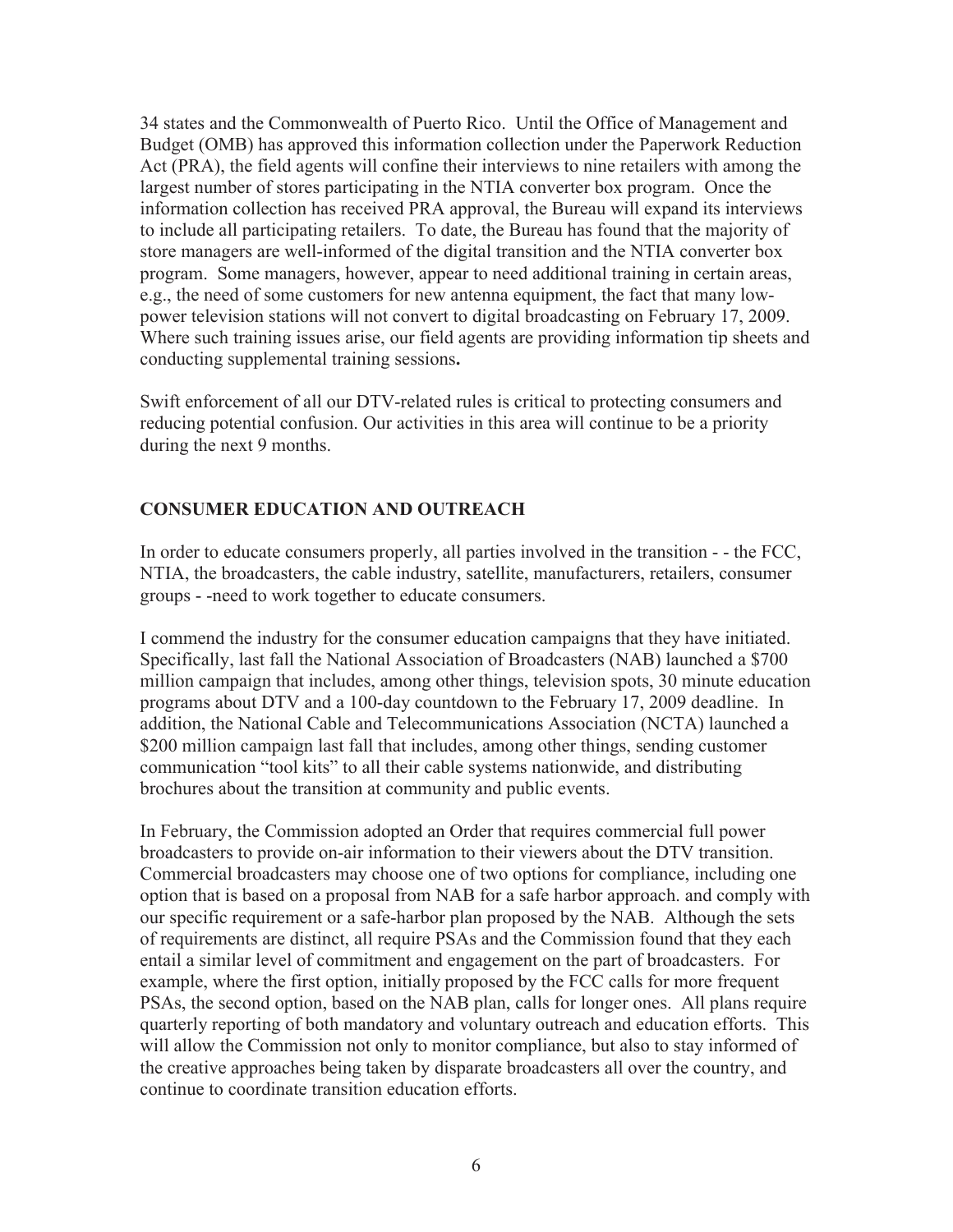The item also requires MVPDs to provide monthly inserts about the DTV transition in their customer billing statements. In addition, we require the partners listed on the Commission's dtv.gov website such as NAB, NCTA, CEA and CERC, as well as the winners of the 700 MHZ auction, to provide the Commission with quarterly updates on their consumer education efforts. We will also work with the National Telecommunications and Information Agency (NTIA) to ensure that the retailers participating in the converter box program are appropriately training their employees and informing consumers.

The item also required phone companies participating in the Low Income Federal Universal Service Program to provide notice of the transition to their low income Lifeline or Link-up customers and potential customers, and manufacturers of some televisionrelated devices to provide notice to consumers of the transition's impact on that equipment. Both of these requirements were modified by an Order on Reconsideration issued by the Commission in April. That Order gave phone companies greater flexibility in complying with our rules by allowing providers to give notice of the transition via monthly postcards in lieu of including transition information in customer bills. Also, the Order established May 30 as the start date of the manufacture notice requirement in order to provide time to reconfigure electronics packaging. The Order also included a Further Notice which asked whether MVPDs should have on-air education requirements, and whether phone companies should be required to provide notice to all of their customers, rather than limiting the requirements to low-income customers.

In addition to our DTV Consumer Education item, the Commission is actively and directly promoting consumer awareness of the upcoming transition through its own education and outreach efforts.

The FCC's consumer outreach effort recognizes that some consumers will be disproportionately impacted by the transition, or are harder to reach than the general population. As an example, in a February 20008 survey APTS finds that awareness varies by demographic groups. They found that 33.2% of African-American respondents to their survey said that they had "no idea that transition was taking place." Similarly, APTS found that 28.2% of respondents living in rural areas were unaware of the transition, and 18.6% of Hispanics said that they had no idea that the transition was taking place.

Thus, the Commission's outreach effort places an emphasis on consumers who receive their television signals "over-the-air" and on those who are hard to reach and may be unaware of the upcoming transition. The Commission has engaged in targeted measures to reach these groups, which include senior citizens; non-English speaking and minority communities; people with disabilities; low-income individuals; and people living in rural and tribal areas.

We have been forging partnerships, participating in media events, and attending conferences, to get the word out.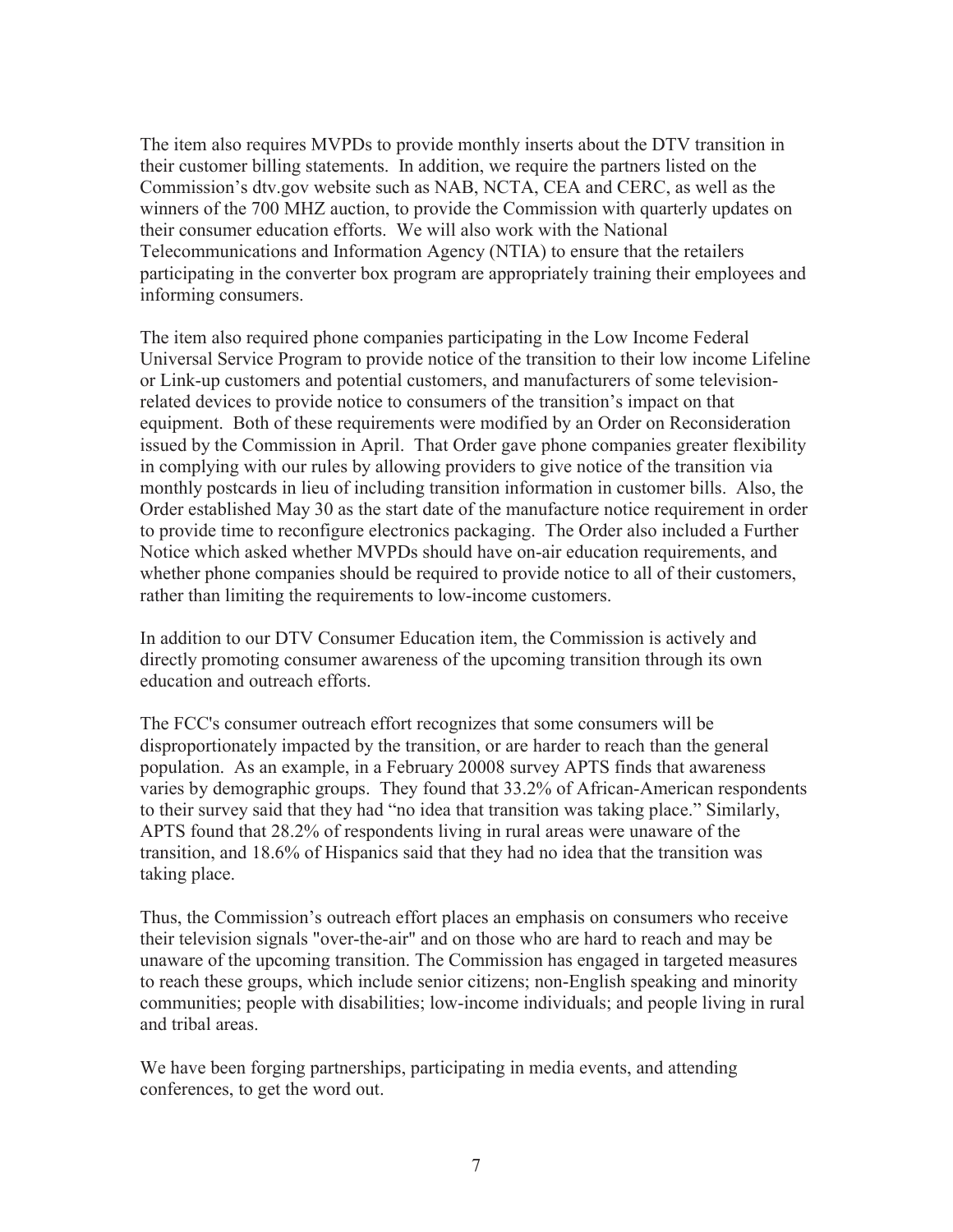Thus far, over 3.9 million pages of our DTV publications have been distributed to individual consumers and to consumer agencies and organizations. In addition, we have also distributed over 7700 posters nationwide.

As a result of feedback we received through our workshops and attending conferences and events around the country, we recently created several new publications. We recently released a consumer advisory titled "The DTV Transition and Over-the-Air Viewers Along US Borders." In addition, we also created a basic guide (with diagrams & text) on how to set up a digital-to-analog converter box. We also recently created a consumer advisory to clarify that the "DTV Transition Does Not Require Cable Systems to Switch to Digital." These publications are all available in English & Spanish on our www.dtv.gov website.

In addition, based on consumer feedback, on Thursday, June 19, 2008, the FCC will hold a Digital Television (DTV) Consumer Education Workshop on converter boxes. The Workshop will address issues related to DTV converter boxes for analog television sets that receive signals over-the-air. Specifically, the Workshop will explain how to connect DTV converter boxes to analog television sets and will discuss the converter boxes' features, including closed captioning and parental controls. Several manufacturers and vendors will display their DTV converter boxes and be available to answer questions about them.

Also, next month DTV education posters will be displayed in all 34,000 post offices across the nation. The United States Postal Service estimates that an average of 9 million people pass through their post office lobbies each day.

We have also secured commitments from 36 states, the District of Columbia and Puerto Rico to display DTV materials in 1100 Department of Motor Vehicle locations. Specifically, we have secured commitments with Alaska, Arizona, Arkansas, California, Colorado, the District of Columbia, Delaware, Florida, Georgia, Hawaii, Idaho, Illinois, Kentucky, Louisiana, Maine, Massachusetts, Minnesota, Mississippi, Missouri, Montana, Nebraska, Nevada, New Hampshire, North Carolina, North Dakota, Ohio, Oklahoma, Puerto Rico, Rhode Island, South Carolina, South Dakota, Tennessee, Texas, Washington, West Virginia, Wisconsin and Wyoming.

The FCC also distributed DTV transition awareness information that is being provided to all federal government employees. We estimate that this message will reach over 2.5 million federal employees throughout the country. Since February, we have held Brown Bags for 34 agencies in the Washington DC metropolitan area. In the coming weeks, we will be holding brown bags for 11 more agencies in the area.

We have also identified and contacted 184 mayoral offices in areas of the country with high concentrations of over-the-air households, to help them educate consumers in their communities. These efforts have thus far resulted in 46 cities making specific commitments ranging from posting and distributing DTV information in public locations and at events and conferences, to including information in newsletters and other publications, and establishing links to our dtv.gov website, and other efforts unique to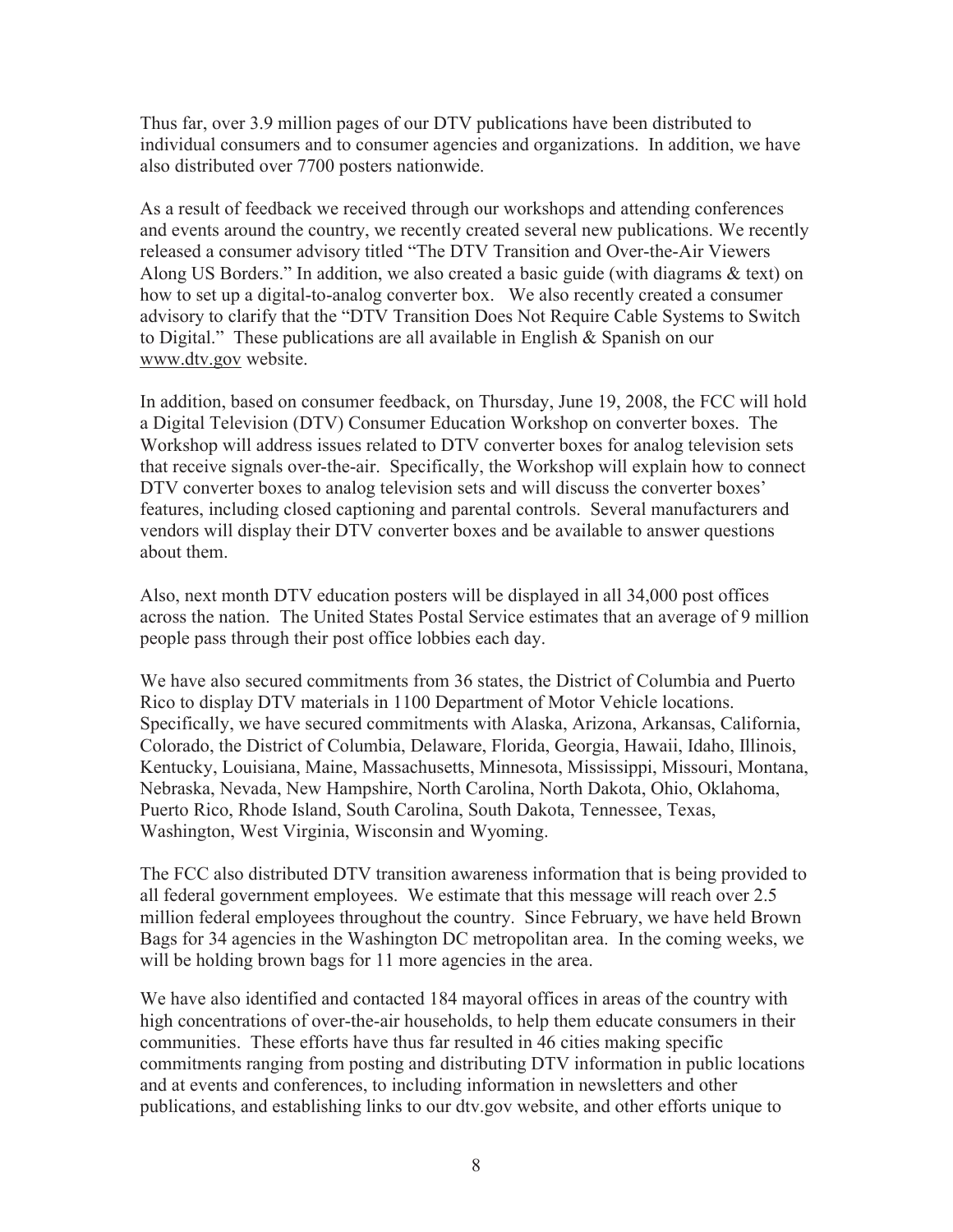their communities. For example, the Mayor's Office in Great Falls, Montana has been sent 21,000 DTV flyers from us to place in their utility bills this Fall. We also received a commitment from the Office of the Mayor of Fairbanks, AK to distribute DTV consumer education materials. Similarly, the Office of the Mayor of South Bend, IN will be including an article about the DTV Transition in the May issue of the city newsletter included in the waterworks bills. This will reach 46,000 customers. This particular Mayor's office also plans to follow up with DTV reminders and tips in later monthly newsletters.

In addition, the California Governor's Office is working with its Emergency Operations Centers and Emergency Management Offices statewide to disseminate DTV Transition information. Similarly, the North Carolina State Public Health Office has committed to distribute DTV consumer education materials. In addition, we have commitments from the Austin and Fort Worth Police and Fire Departments in Texas to display DTV Transition Awareness posters.

We also reached out to the country's major professional sports leagues and have received offers to help promote the transition. The National Football League (NFL), the National Basketball Association (NBA), the National Hockey League (NHL), Major League Baseball (MLB) and NASCAR all agreed to help raise awareness of the transition among their fans. For example, the NHL has agreed to run ten 30 second PSAs per day until the transition date on their cable channel the NHL Network.

In February, a contract was awarded to Ketchum to support a broad range of consumer education services, including media services, publications, and distribution, that will assist and complement the FCC's ongoing work on educating all American consumers about the digital television transition. Ketchum arranged a Satellite Media Tour in February on local television news around the country in states such as Hawaii, Missouri, Texas and Florida to spread the message about the transition. From those seventeen interviews, which were aired between February 22 and March 2, Ketchum reported more than one million audience impressions. Ketchum is planning similar interviews for the month of July, on both radio and television, along with magazine interviews that will be published throughout the transition to continue our consumer education efforts. Ketchum helped us unify our messaging and make our outreach, including our fact sheets and DTV.gov, more consumer-friendly and cohesive. Building on the DTV.gov brand, Ketchum has produced and rolled out highway billboards on outdoor advertising space in several markets, including Philadelphia, Tampa, and San Francisco. Contracts have been finalized in 26 markets and are in progress in 19 others. Ketchum has produced 18 different radio public service announcements, of varying lengths, featuring myself and my fellow Commissioners. They are currently available on DTV.gov as broadcastquality downloads, and Ketchum will be distributing them to full-power radio stations nationwide. Ketchum will also be producing and distributing television PSAs and a longer-form educational video, all of which will be available both online and from the Commission.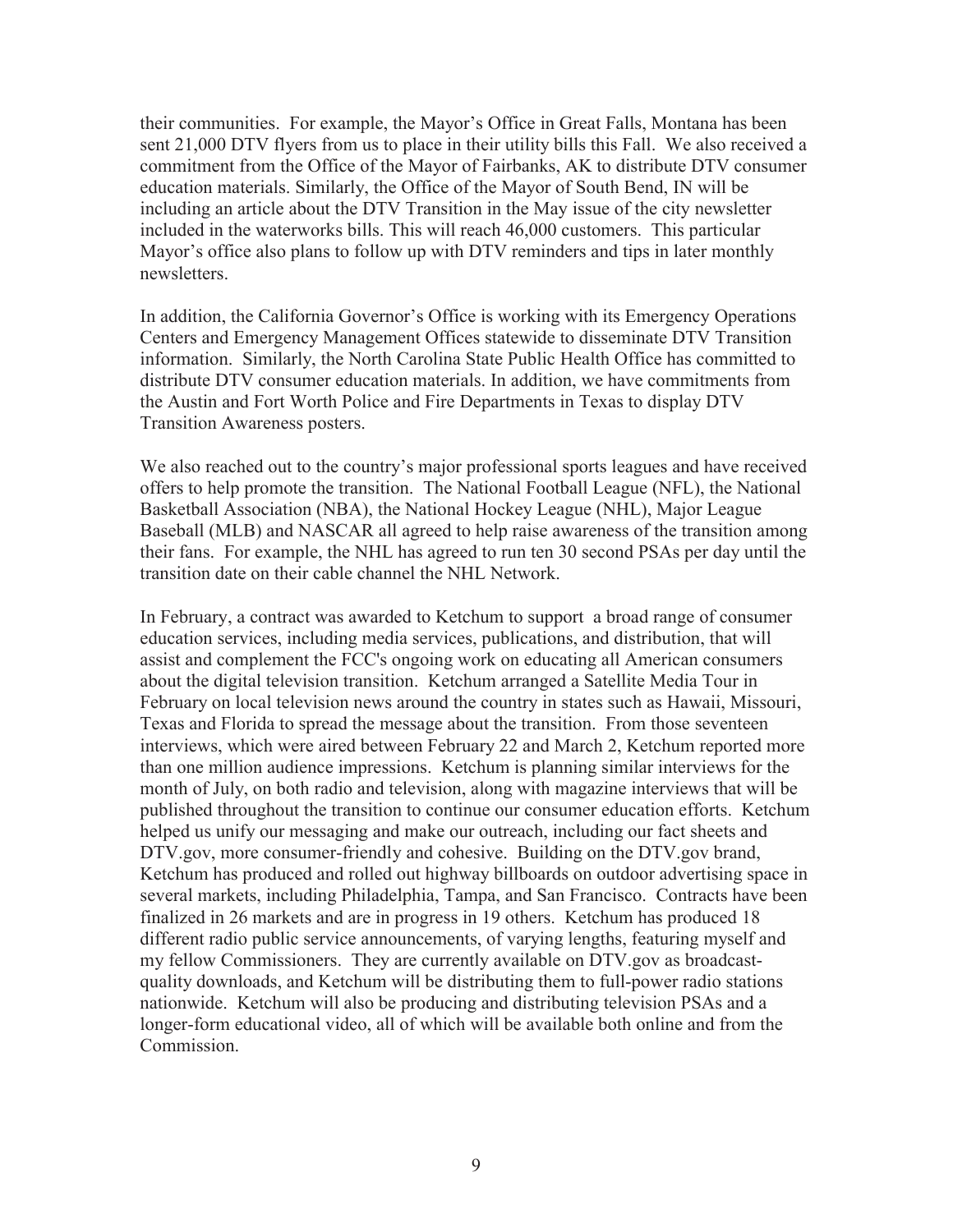As I mentioned, we also know that some consumers will be disproportionately impacted by the transition or are harder to reach than the population at large. Therefore we have been taking specific steps to reach these groups. I would like to take a few minutes to describe our efforts targeted at each of these five communities.

### Senior Citizens:

The Nielsen Company estimates that of the 286million television viewers nationwide, and about 10%, are seniors aged 65 years and over. Of the almost 35 million viewers who rely exclusively on over-the-air broadcasting, 11.2% or almost 4 million are seniors aged 65 and over. Many seniors also face particular challenges gaining access to current, reliable information.

Senior citizens are more likely to have analog television sets and rely exclusively on over- the-air broadcasting.

Commission staff located in field offices throughout the country are also working on DTV transition education and outreach. Starting last year, FCC field agents have held DTV Awareness Sessions and distributed information to senior centers, libraries and other local venues frequented by older Americans. Through the work of our field agents, we have been able to reach these consumers in a total of 50 states – ranging from Alaska to Florida and two U.S. territories. We have already distributed information to over 4009 senior centers, and 1698 community centers, which frequently include large numbers of seniors, and given nearly 892 presentations with 167 more scheduled in the days ahead.

We have also partnered with organizations that specifically serve this harder to reach population. Last September, we presented two DTV education sessions at the national AARP convention in Boston, and we have plans to make similar presentations at this year's convention in Washington, DC. In addition, late last fall, I was interviewed about the transition on AARP radio which is broadcast on 170 outlets nationwide reaching more than 1,000,000 people. I was also interviewed for, and quoted in the early 2008 issue of AARP's widely circulated Magazine, which has a circulation of 23.5 million**.** AARP is also regularly including stories on the DTV Transition in their Monthly Bulletins. Further, AARP will be distributing DTV information at a series of eight "road show" events they will hold around the country from June to September of this year.

In addition to working with AARP, we have also been working with other senior organizations as well. For example, I taped a PSA for Retirement Living TV which reaches nearly 30 million homes nationwide. Also I participated in a story about the transition for the Erickson Tribune, which is distributed to residents in their retirement communities and is read by more than 6 million people. In addition, the Commission authored an article that was published in the October 2007 edition of Baltimore's *Senior Digest*.

We are also pleased to be partnering with The National Association of Area Agencies on Aging (N4A) to cosponsor DTV awareness sessions during the coming year in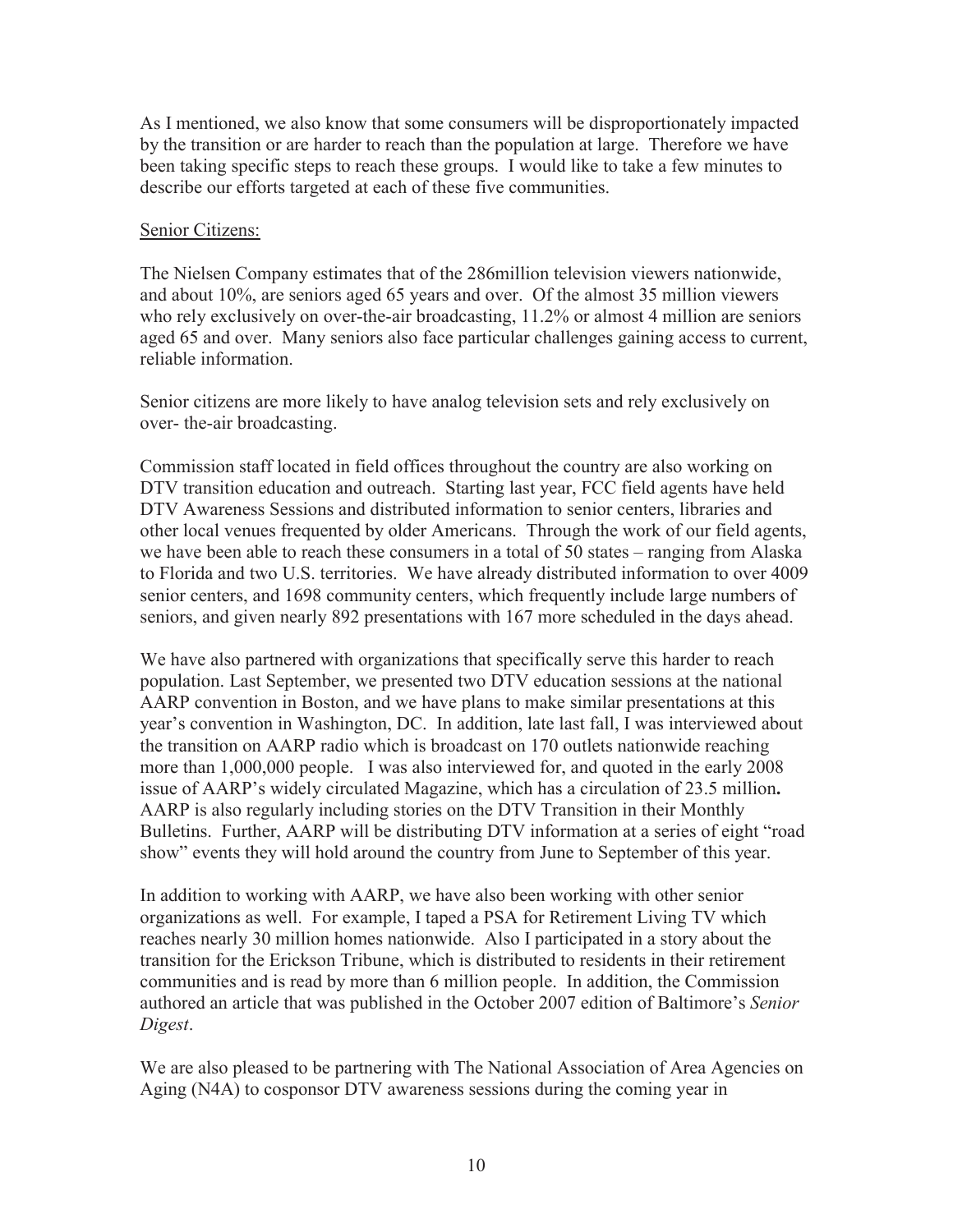conjunction with their 655 area offices throughout the nation. For example, we will be making a presentation in conjunction with the N4A to 100 seniors in Orangeburg, SC on June 24. We are also setting up additional presentations in conjunction with the N4A throughout the year. This is a useful opportunity to educate caregivers, social workers and others who care for the elderly in their communities. In addition, this July, we will be exhibiting and presenting at the N4A's Annual Conference in Nashville.

We are also working with the Corporation for National and Community Service: Through their Senior Corps, they have agreed to utilize their network of over 500,000 volunteers to get the word out on the digital transition through its 741 projects. They will educate consumers and offer assistance in hooking up digital to analog converter boxes.

In addition to working with these organizations, we have and continue to set up partnerships with many State Aging Offices. As a result of our efforts, 33 states, the District of Columbia, and Puerto Rico have made commitments to disseminate our DTV transition materials through their Aging Offices.

The FCC also held a DTV Workshop focusing on seniors at FCC Headquarters on November 8, 2007. It consisted of two panels discussing the transition's effect on seniors plus exhibits hosted by other government and industry organizations. Based on the discussions and the relationships formed at that Workshop, we reached out to faith-based organizations, provided them with consumer education materials on the transition, and continue to follow up with them to answer questions on the transition. On May 28, 2008, Congresswoman Eleanor Holmes Norton, hosted a DTV Town Hall Meeting for seniors in DC at the FCC. Congresswoman Norton addressed the audience and WUSA, Channel 9, anchorwoman J.C. Hayward was the Mistress of Ceremonies. This session was held in conjunction with AARP, the DC Office of Aging, the NAB, and the National Caucus and Center for the Black Aged. Over 300 seniors attended this event which included presentations by NAB and NTIA. I am also pleased that all of the FCC Commissioners were able to speak to this enthusiastic group. The program included a converter box demonstration and the attendees received materials which included applications for converter box coupons.

In addition, on May 16, the FCC staff conducted a DTV Awareness session as a part of Congresswoman Laura Richardson's "Annual Senior Legislative Luncheon" for over 500 seniors from the Carson, Compton and Long Beach areas. FCC staff also distributed large font DTV one pagers, answered questions and conducted a converter box demonstration at the event. They also assisted the seniors in filling out converter box coupon applications.

#### Non-English Speakers and Minorities:

People living in minority communities are prominent among the groups being targeted in our DTV outreach activities. These communities disproportionately rely on over-the-air television reception. For broadcast-only households, about 16.5% are headed by persons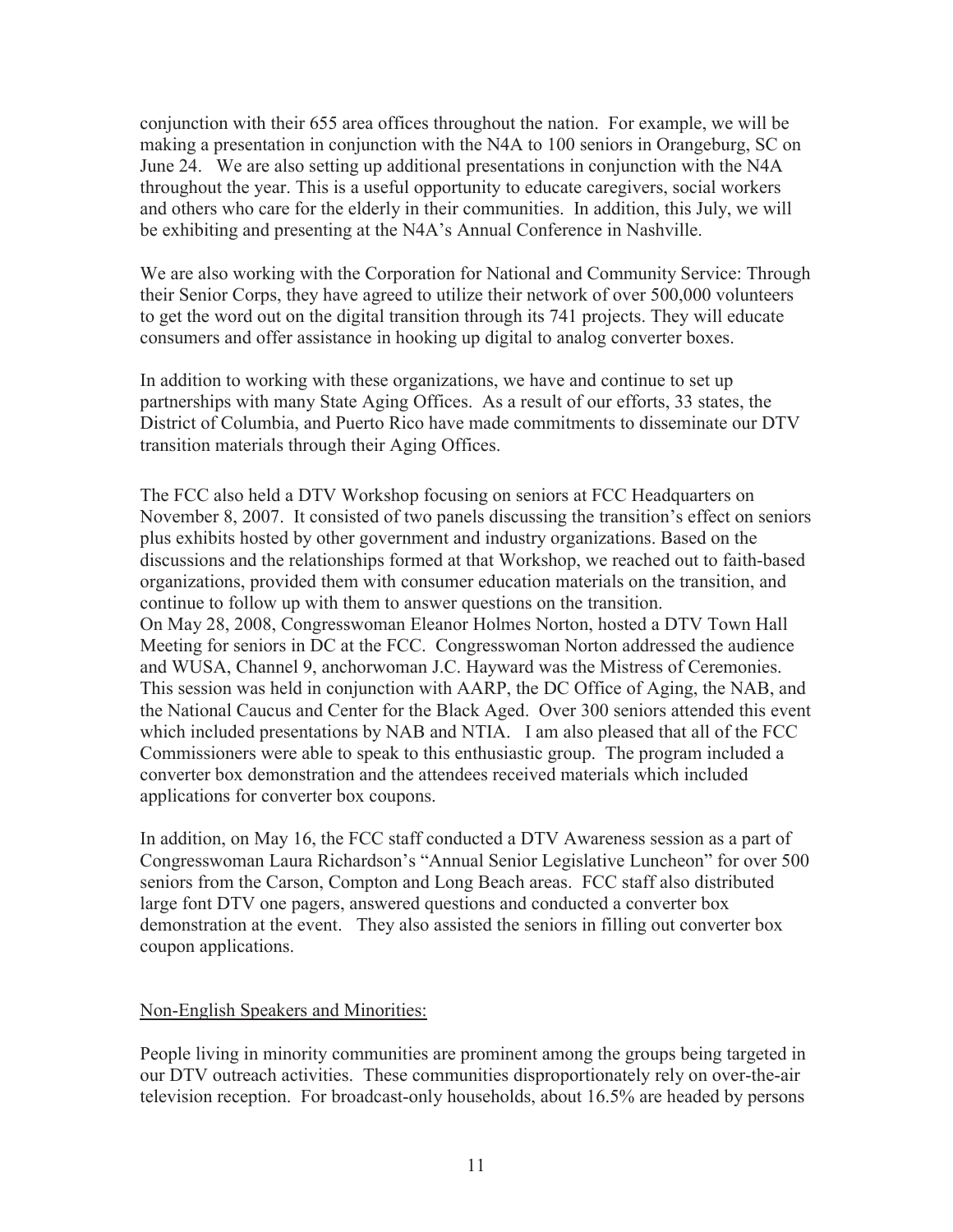of Hispanic origin, 15% are headed by an African-American, and 5% are headed by someone of Asian descent, according to data from the Nielsen Company.

So far this year, the FCC has participated in a number of conferences and events reaching the Hispanic Community. In May, we participated in Cinco de Mayo festivals in Milwaukee, WI and Los Angeles, CA. In April FCC staff exhibited at the Hispanic Business and Consumer Expo in Orlando, FL and conducted several DTV transition awareness sessions in Puerto Rico. In addition, the staff was also interviewed by two major local newspapers, participated in a Telemundo television program, participated in a live radio broadcast, and a program on an educational televisions station.

As I mentioned previously, The Hispanic Chamber of Commerce has agreed to join the Commission in conducting DTV awareness sessions at member chambers in the 15 U.S cities with the largest number of Hispanic TV homes. On May 28, a member of the FCC field staff spoke to the Fresno area Hispanic Chamber of Commerce about the DTV transition. In addition, on July 11, FCC staff will address the Hispanic Chamber of Commerce of Kansas City at their "Buenos Dias Breakfast" event. In addition, the Hispanic chamber of Commerce of Wisconsin has been making our one-page flyers available for distribution in their office.

We have also partnered with Univision to hold DTV awareness sessions at Town Hall meetings designed to educate members of its Spanish speaking audience. FCC staff recently participated in a Univision Town Hall Meeting in San Francisco on May 17. The FCC will also participate in another Univision Town Hall in Brooklyn later this month. Also, on April 30, FCC staff participated in Univision's DTV Road Show in Atlanta, GA. Univision also distributed our DTV publications at their December 2007 DTV town hall meeting in Chicago. Univision also plans to distribute our materials at additional town hall meetings around the country throughout the year. Through these partnerships, we will reach cities that are home to over 80% of Hispanic communities.

In addition, the FCC had a booth at the Annual Calle Ocho Carnaval (8th Street Carnival) in Miami, FL in March 2008. FCC staff also exhibited at the annual meeting of the US Hispanic Leadership Institute in Chicago, IL in February 2008. Hundreds of Spanish language DTV publications were distributed.

Additionally, we have taped several on-air interviews regarding the digital transition for Univision's news and public affairs programs airing both in local markets and nationally. These interviews were done by Keyla Hernandez-Ulloa the Commission staffer hired to spearhead outreach to the Hispanic community and Carmen Scanlon, an attorney in our Consumer and Governmental Affairs Bureau. We have been discussing the switch to digital on other Hispanic media outlets as well. For example, I did an interview with the Hispanic Communications Network, which produces material for radio, television, print and Internet that will be distributed to its 230 member radio network in the United States and Puerto Rico.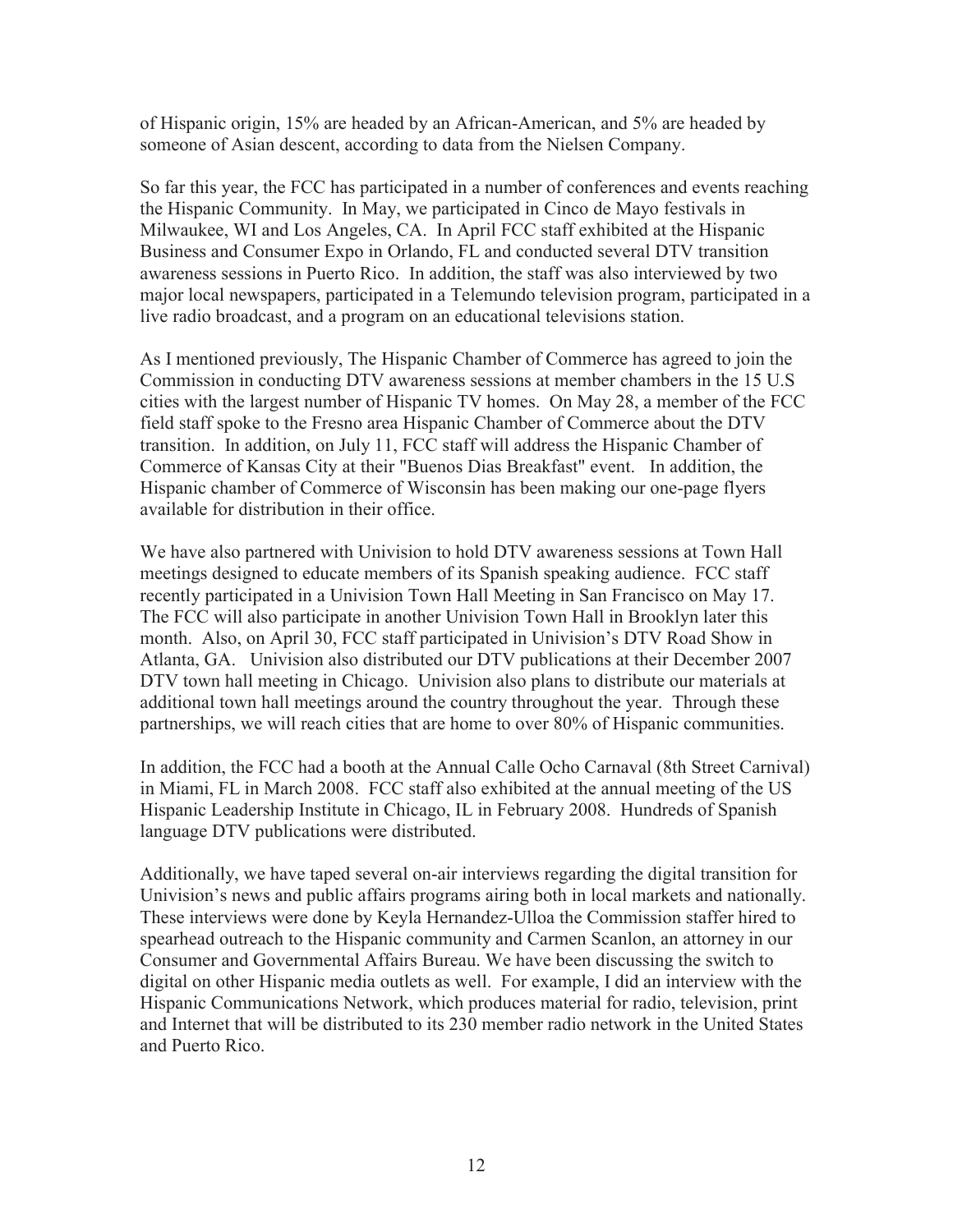We have also been working with other foreign language media outlets as well. In May 2008, we exhibited at the National Coalition for Asian Pacific American Community Development (CAPACD) Annual Conference in Anaheim, CA. Materials were provided in Hmong, Vietnamese, Japanese, Chinese, Cambodian and Laotian as well as English. We also provided a train-the-trainer session for 15 case workers at the Little Tokyo Service Center, in Los Angeles, CA. This is a nonprofit organization that serves elderly, fixed-income Japanese-Americans serving over 2,000 clients. Also, in May 2008, we partnered with the California Public Utilities Commission and KTSF, a major Asian TV station in San Francisco, to present an awareness session to over 100 Asian leaders in San Francisco, CA. KTSF also handed out 5,000 English/Chinese fact sheets during the 2008 Chinese New Year celebrations. Previously, in March 2008, we participated in the Hmong National Development Annual Conference in Denver, Colorado.

The FCC held a DTV Workshop focusing on non-English speakers and minorities on December 4, 2007. As a result of that Workshop, we will be working with the American Libraries Association to conduct a nationally available Internet seminar or "webinar" about the DTV transition today for librarians in the Webjunction Spanish Outreach Program. These librarians provide library services to Spanish speakers. Also, as a result of input received at the workshop, we translated our DTV one-page flyer into additional languages. The one-page flyer ins now available in the following languages: Amharic, Arabic, Cambodian, Chinese, French, Hmong, Japanese, Korean, Laotian, Navajo, Portuguese, Russian, Tagalog and Vietnamese.

In addition, we plan to participate in a number of national conventions representing non-English speaking and minority consumers in 2008. They include the  $78<sup>th</sup>$  Annual Conference for League of United Latin American Citizens, U.S. Hispanic Chamber of Commerce Annual Expo, the National Council of La Raza Conference, the NAACP Convention, the National Urban League Conference, the Japanese-American Citizen's League Conference, the Indiana Black Expo, the Black Expo in Oakland, California, the Organization of Chinese Americans National Conference, and the National Congress of Vietnamese Americans National Convention.

#### People with Disabilities:

The Commission is continuing a multi-faceted approach in informing people with disabilities about the DTV transition. On February 28, 2008, we hosted a DTV Workshop dedicated to issues facing people with disabilities. The program featured panelists from numerous organizations whose missions are to work directly with, and advocate on behalf of, individuals with hearing, vision, speech, physical, and intellectual disabilities. It elicited several concrete suggestions that we have implemented.

For instance, in response to the panelists' suggestion that we develop "how to" information related to the transition, we have drafted a step-by-step guide on how to install a digital-to-analog converter box, and posted it on the Commission's DTV Web site, www.DTV.gov. Similarly, in response to general questions at the Workshop concerning the availability of video description (descriptions for people who are blind or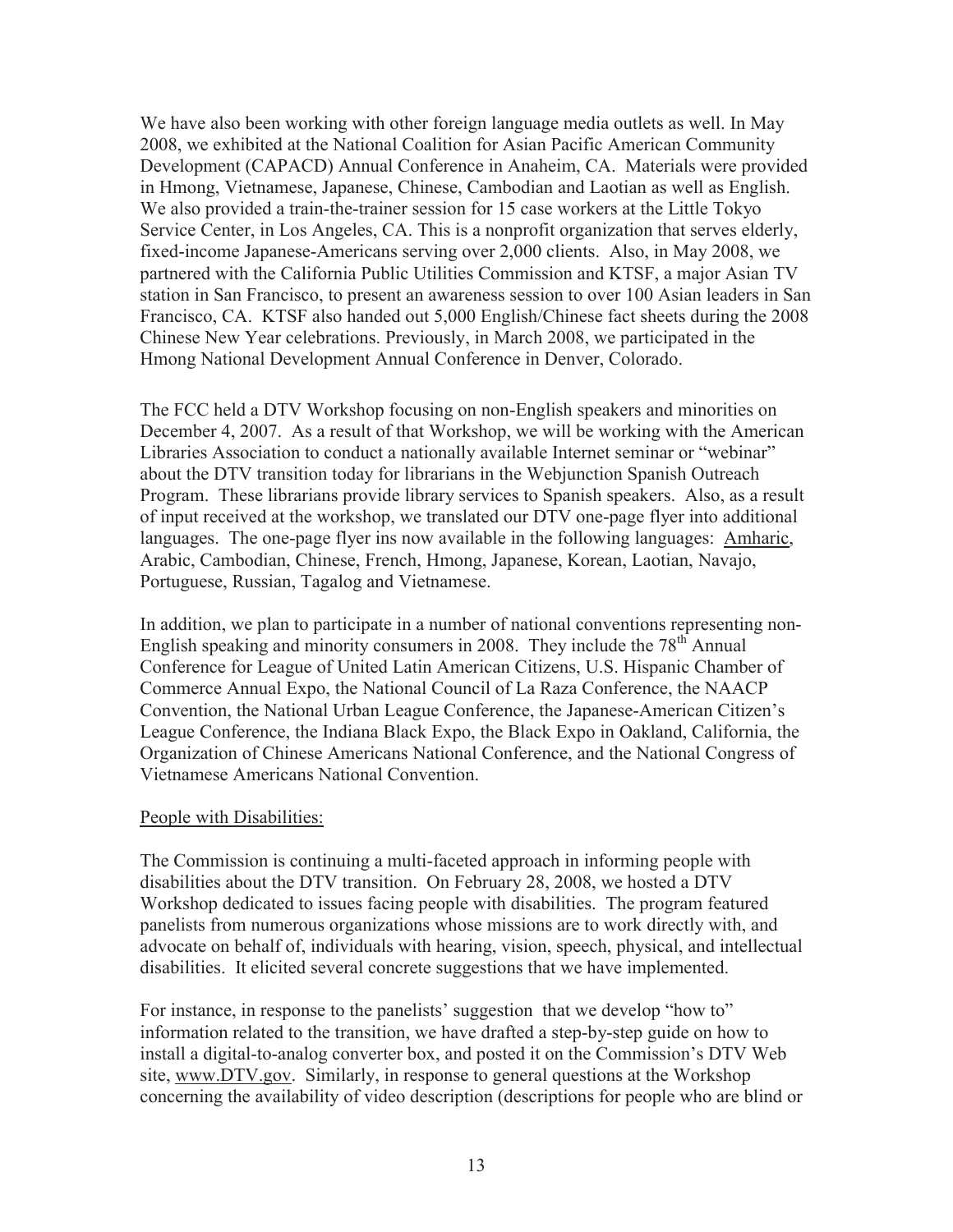have other vision disabilities about the setting and/or action in a program when information about these visual elements is not contained in the audio portion of the program), we have also recently posted a consumer advisory entitled "Video Descriptions and the Digital Television Transition", specifically addressing that issue.

Another suggestion from panelists was that we utilize national service organizations to inform consumers about the transition. Indeed, we have initiated a partnership with the Corporation for National and Community Service, and with the United States Department of Agriculture's 4-H office. Finally, we will build upon our workshop by speaking directly to organizations that work with and on behalf of people with disabilities, at their meetings and conferences.

I am also pleased to report that www.DTV.gov now features a DTV educational video in American Sign Language for the deaf and hard of hearing community. Our most commonly utilized publications are available in Braille and audio format and all of our fact sheets and advisories are available in large print. In addition, we have two specific publications addressing DTV and closed captioning, "Closed Captioning for Digital Television," and Closed Captioning and Digital-to-Analog Converter Boxes for Viewing Free Over-the-Air Programming on Analog Televisions." The Commission also has a dedicated email box for closed captioning questions at closedcaptioning@fcc.gov.

Commission staff continues to attend conferences to distribute DTV educational materials to people with disabilities. For example, the FCC has attended and provided DTV materials at the National Black Deaf Advocates Conference, the Vocational and Educational Services for Individuals with Disabilities Conference and the Emergency Planning and Response for Special Needs and Disabilities Conference. In addition, in May an FCC staffer presented at the California Public Utilities Commission's Deaf and Disabled Telecommunications Program Joint Committees Meeting.

In 2008, FCC staff will continue to participate in a number of disability conferences and events around the country. This week, we will be presenting at the Hearing Loss Association of America ("HLAA") convention. Also this year, we will be participating in the following conferences, the American Council for the Blind's Annual Convention, the National Association of the Deaf's Annual Convention, the World Congress On Disabilities, the Summer Quarterly Meeting of the National Council on Disabilities, and Deaf Awareness Month events with the New York State Department of Education.

In all, we are collaborating broadly with disability advocacy groups and outreach organizations. For instance, the Hearing Loss Association of America ("HLAA") is already linking to our DTV informational materials on its website, which receives approximately one million hits per month. In addition, HLAA has committed to publish later this spring an article on DTV and closed captioning in *Hearing Loss Magazine,*  which is estimated to reach a readership of 200,000 people. Likewise, later this spring the article will be published in the "Blue Book" Resource Guide of Telecommunications for the Deaf, Inc. ("TDI"), with a readership of up to an estimated 100,000 people, and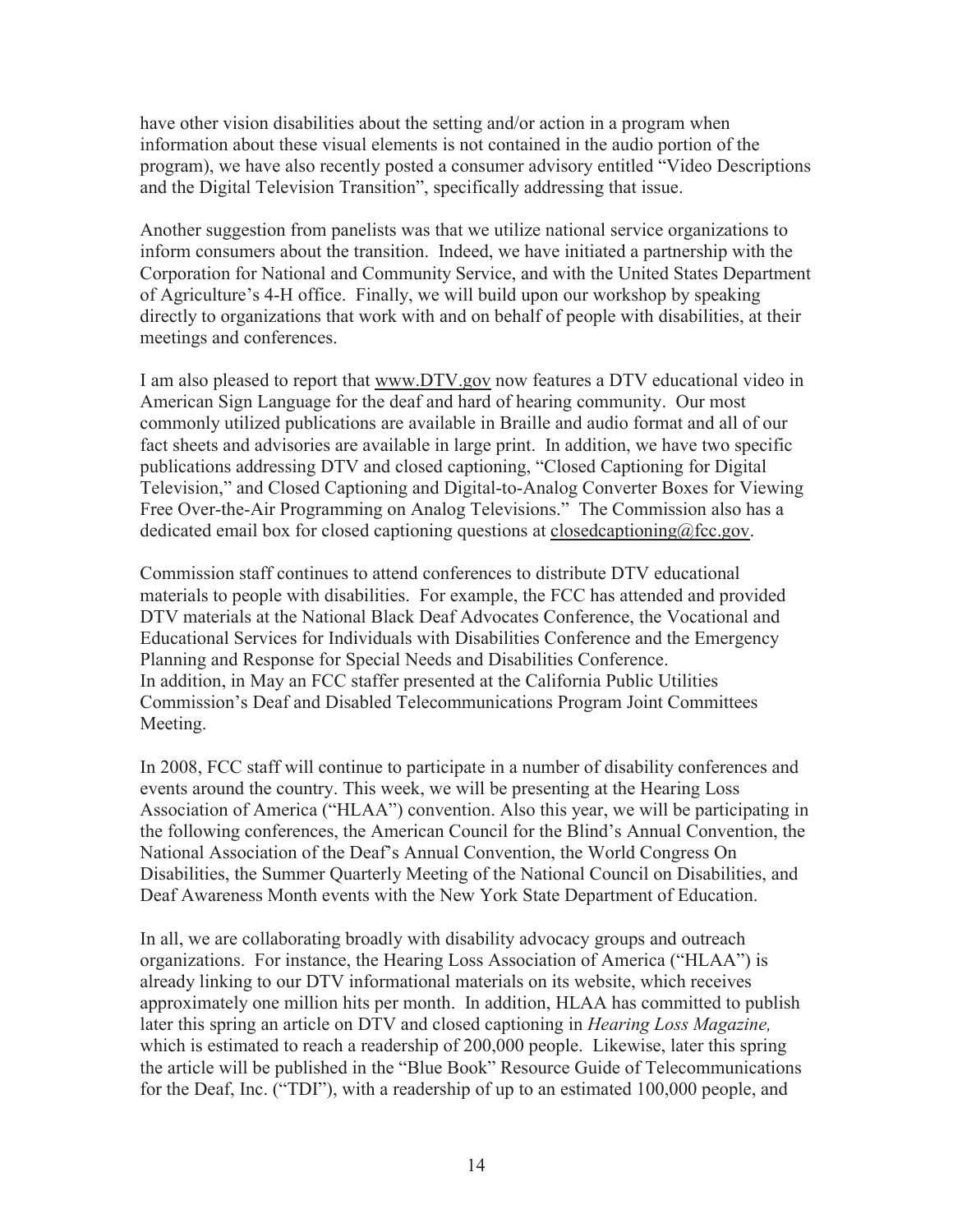eventually posted online at TDI's website, which receives approximately 88,000 hits per month.

Furthermore, HLAA has 200 local and regional chapters around the country, and we will conduct DTV Awareness Sessions at their monthly meetings throughout the course of the year. Since March 11, with the assistance of our Enforcement Bureau's Field Agents, FCC staff has made presentations at 11 HLAA meetings around the country. We have seven more meetings scheduled as a result of this partnership through the fall. We also are utilizing our Enforcement Bureau's Field Office staff and CGB staff to distribute DTV informational and educational materials at HLAA's "Walk4Hearing" events across the country taking place this spring through the fall. Thus far, the FCC has distributed DTV informational and educational materials at HLAA's "Walk4Hearing" events at Safety Harbor (Tampa), FL (April 12), Atlanta, GA (April 19), Greater St. Louis, MO (April 26), Longmont, CO (May 3), Westchester/Mid-Hudson, NY (May 3), SE Michigan (May 3), and Rochester, NY (May 4), Columbus Ohio (June 7). EB Field Office and CGB staff will continue to distribute such materials at "Walk4Hearing" events across the country taking place later this Summer through the Fall.

#### Low Income Consumers:

Low-income households generally rely more on over-the-air television signals due to the high costs of paid subscription services. Television households earning less than \$20,000 are more than twice as likely to rely exclusively on broadcast television as an average U.S. household. Also, low-income households are likely to have low literacy rates and otherwise may have limited access to information resources such as the Internet. The critical components of our outreach to low-income consumers include our collaborative efforts with the leadership of consumer organizations and federal, state and local agencies representing consumers with low incomes, and our participation in events and conferences through which we distribute educational materials directly to consumers.

The Commission is also taking specific steps to inform low-income consumers about the transition to all digital broadcasting. We have forged a partnership with the Department of Health and Human Services to assist the FCC in disseminating DTV material to target populations, including low-income consumers**.** HRSA (Health Resources and Services Administration) has forwarded FCC DTV information to approximately 4,000 grantee organizations, and the message also went out to groups like the state Primary Care Offices and Primary Care Associations and the National Association for Community Health Centers - organizations which represent many more non-Federally funded health centers and clinics nationwide. HRSA asked these organizations to post and distribute our DTV flyer in their clinics and to distribute information to patients. ACF (Administration for Children and Families) is distributing information through their 1,600 Head Start grantees, covering more than 18,000 centers around the country. The Substance Abuse and Mental Health Services Administration (SAMHSA) is distributing DTV flyers to approximately 50,000 individuals each month who call requesting information. Other HHS agencies are also distributing our flyers, displaying our posters and linking to our dtv.gov Web page.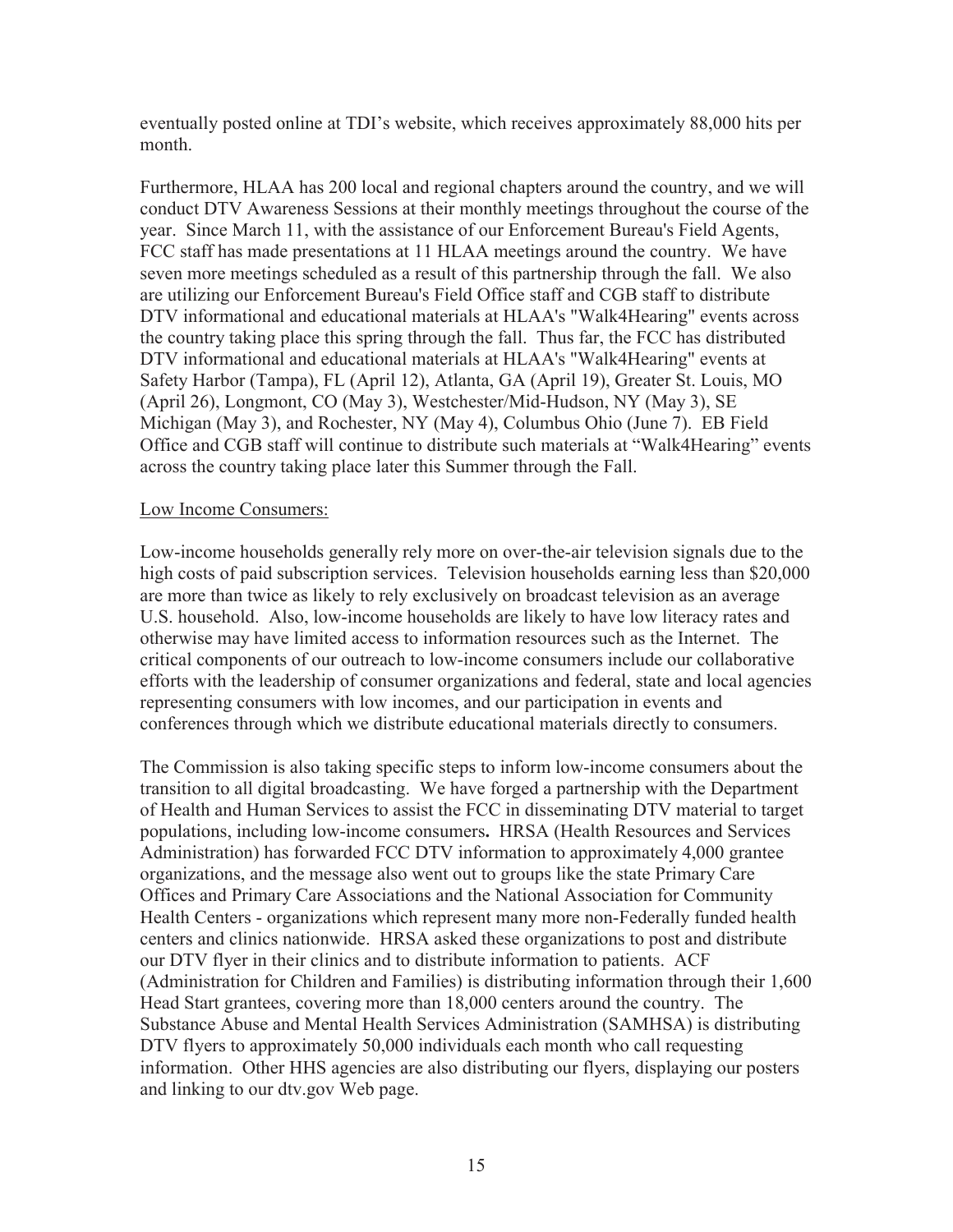We have contacted social worker associations in each of the 50 states, plus the District of Columbia and Puerto Rico, and thus far have received commitments from 22 of them to assist us in getting the word out about the DTV transition. These include publishing DTV information in their monthly newsletters, and distributing DTV materials at events and conferences, so that visitors to their web pages can obtain more detailed information about the DTV transition and the steps they may need to take to prepare for it.

We have also reached out to representatives of the state health departments in each of the 50 states and U.S. territories, and thus far have received commitments from 33 of them to assist in distributing DTV awareness materials to the consumers they interact with on a regular basis. These include, for example, posting DTV materials in their service and waiting areas, distributing our fact sheets and other publications at events attended by consumers, and inserting DTV information in mailings to consumers, so that visitors to their web pages can obtain more detailed information about the DTV transition and the steps they may need to take to prepare for it.

As a result of this outreach, we recently exhibited at the Puerto Rico (March 2008), Maryland (March 2008), West Virginia (April 2008), and New Jersey (May 2008) state/territory chapter meetings of the National Social Worker Association. In late February, we posted a simplified DTV one-page flyer on our Web site, and have offered it for distribution to all our partners. This was developed in response to requests for a more streamlined, non technical, and easy to read DTV informational flyer.

In addition, on April 1, 2008, the FCC sponsored a DTV Consumer Education Workshop focusing on reaching low-income consumers. As a result of our panel discussions, we received several positive suggestions and offers of assistance from our panelists on how best to reach members of their constituencies with information on the DTV transition. We will be providing the organizations represented with DTV informational materials such as our posters, flyers, and fact sheets that can be displayed at their events and facilities throughout the country. The National Energy Assistance Directors Association offered to provide DTV information to low income consumers who sign up for their program. We also received a suggestion to submit translated DTV articles to local foreign language publications in cities that have high concentrations of foreign language speakers. Often, these publications are the primary source of news and public interest information for these consumers. In addition, as noted earlier, all eligible telecommunications carriers ("ETCs") that receive federal universal service funds are now required to provide DTV transition information in the monthly bills of their Lifeline/Link-Up customers.

#### Rural and Tribal Consumers:

Within rural counties, 15% of television households rely exclusively on over-the-air reception. According to a survey commissioned by APTS in February, rural households are also less likely to be aware of the digital transition. Of survey respondents living in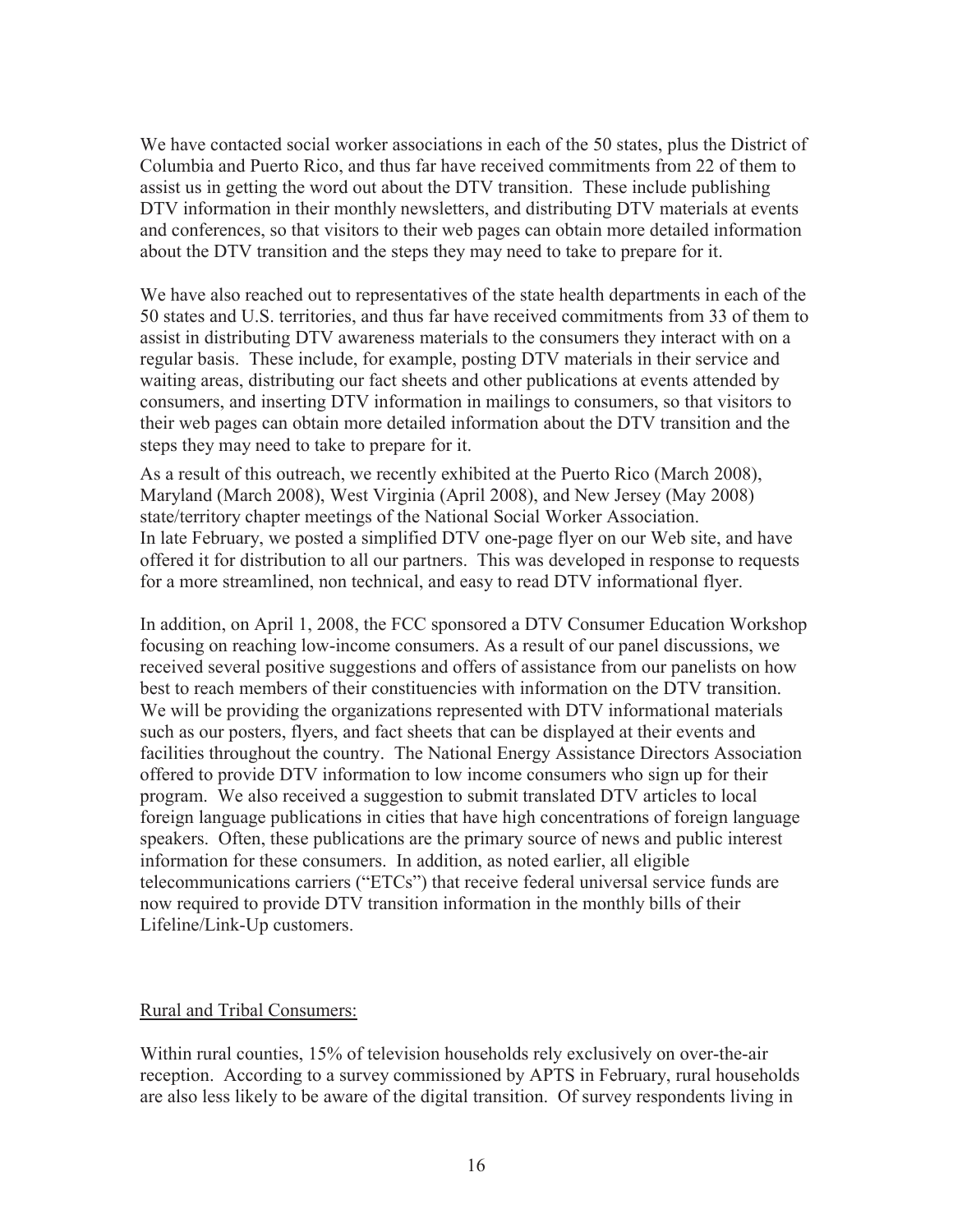rural areas, 28.2% stated that they had no idea that the transition to digital television would take place, vs. 18.2% of respondents living within urban areas. We have focused our efforts on collaborative efforts with the leadership of consumer organizations and tribal and government agencies serving people in rural areas, and participation in events and conferences.

The Commission is also taking specific steps to inform people living in rural areas and on tribal lands about the transition to all digital broadcasting. For example, the Commission recently established a partnership with the United States Department of Agriculture's 4-H office. On April 1, 2008, the FCC, with NTIA and USDA, participated in the annual 4-H Youth leadership conference and presented two "Train the Trainer" seminars to approximately 100 youth members of 4-H chapters from the various states. FCC staff provided information which these youth representatives and their colleagues back home can use to conduct awareness sessions in their communities. In addition, each participating representative will receive a "DTV Outreach Tool Kit" containing more extensive materials for conducting their outreach sessions. We understand that the DTV outreach that will be performed by these young community leaders will assist them in meeting the community service requirements of their 4-H membership. 4-H youth throughout the country have been particularly responsive to our offers to work with them to educate consumers in their local communities. We have currently received requests from 4-H representatives in 25 states for over 1.4 million copies of our one page flyer to distribute in their local communities. These include 58,000 Spanish language copies and 143,000 large print copies. In addition, they have requested 1,000 copies of our DTV transition posters to display.

Another important component of our partnership with USDA is the placement of DTV transition educational materials at state and county fairs throughout the country via sponsoring 4-H chapters and local extension service professionals. Our DTV transition materials will be disseminated to 188 state and county fairs in 25 states.

Also, FCC officials presented DTV information at a series of events in Anchorage, Alaska in May 2008. The FCC addressed the Alaska Telephone Association Convention in Anchorage. In addition, the outreach events included a Congressional Awareness Session attended by Senator Ted Stevens. Examples of other events include presentations to the Alaska Chapter of the Hearing Loss Association of America, the Anchorage Rotary Club, and the Mananushka Amateur Radio Association. As a result of our outreach in Alaska, we are working to translate our one-page flyer into the Alaskan Native language of Yupik by the end of the month.

While in Alaska, FCC officials also conducted broadcast interviews with station KTUU, KIMO and KTVA in Anchorage. In addition, the FCC conducted an interview with the *Anchorage Daily News*.

We also have forged a partnership with the Bureau of Indian Affairs. This collaboration has resulted in the distribution of DTV materials throughout Indian Country, utilizing all 50 of their nationwide area offices. Commission staff has attended and provided DTV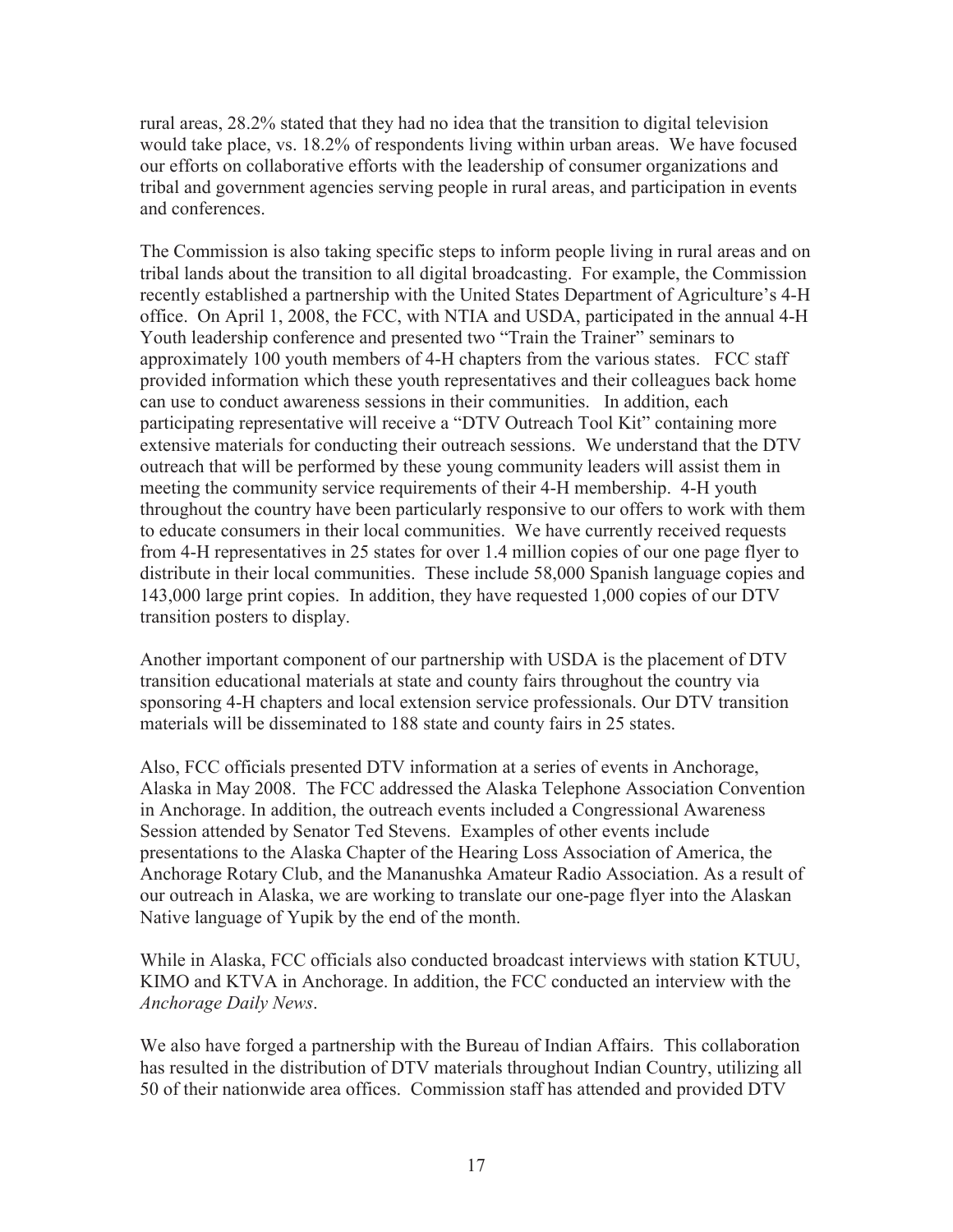materials at the National Conference of American Indians, and the Rural TeleCon Conference, with many additional events planned for this year such as participation in the National Association of Development Organizations in Alaska Conference and the Affiliated Tribes of Northwest Indians Annual Conference.

So far this year, we have presented at a number of tribal conferences. In May 2008, we exhibited and presented at the National American Indian Housing Conference in Seattle, WA. In March, we distributed DTV materials at NCAI's Executive Council Meeting, in Washington, DC. In addition, in February we presented at United South and Eastern Tribes (USET) Annual Impact Week, in Arlington, VA . In November 2007, FCC staff presented DTV sessions at the National Conference of American Indians (NCAI) in Denver, CO. In support of our partnership, NCAI passed a resolution recognizing the importance of the DTV transition and the impact on consumers, and committing their organization to working with us on DTV consumer education. The FCC will also be sponsoring an Indian Telecommunications Initiative (ITI) in Salt Lake City, UT in July 2008. The event will include DTV outreach to numerous tribal communities.

In addition, The FCC partnered with the Appalachian Regional Commission (ARC) and the National Association of Development Organizations (NADO) to have an exhibit booth at a joint ARC/NADO legislative event in Washington in February 2008, and to work on other outreach opportunities with both organizations. The FCC also exhibited in May at the Iowa Medicare Rural Hospital Flex Program Conference in Des Moines, Iowa.

Finally, on January 31, 2008, we held a workshop at Commission headquarters focused on reaching rural consumers and consumers living on tribal lands. We received many useful suggestions at this workshop on how to better reach these communities. For instance, our DTV one page informational flyer is now available in Navajo, one of the most-spoken Native American languages in the United States.

### **THE EARLY TRANSITION IN WILMINGTON, NORTH CAROLINA**

On March 3, 2008, my colleague, Commissioner Michael Copps, suggested that the Commission engage in real-world experience readying broadcasters and consumers in advance of the upcoming digital transition.

On May 8, 2008, I announced that Wilmington, North Carolina will be the first market in the country to make the transition to digital television (DTV). I commend the Wilmington broadcasters for their pioneer spirit to go first to help the entire country prepare for the final transition to digital.

The commercial broadcasters serving the Wilmington television market have agreed to step up to the challenges of premiering the nation's DTV transition. They will all turn off their analog signals at noon on September 8, 2008. Beginning at 12:00pm on September 8, 2008, these local stations, WWAY (ABC), WSFX-TV (FOX), WECT (NBC),WILM-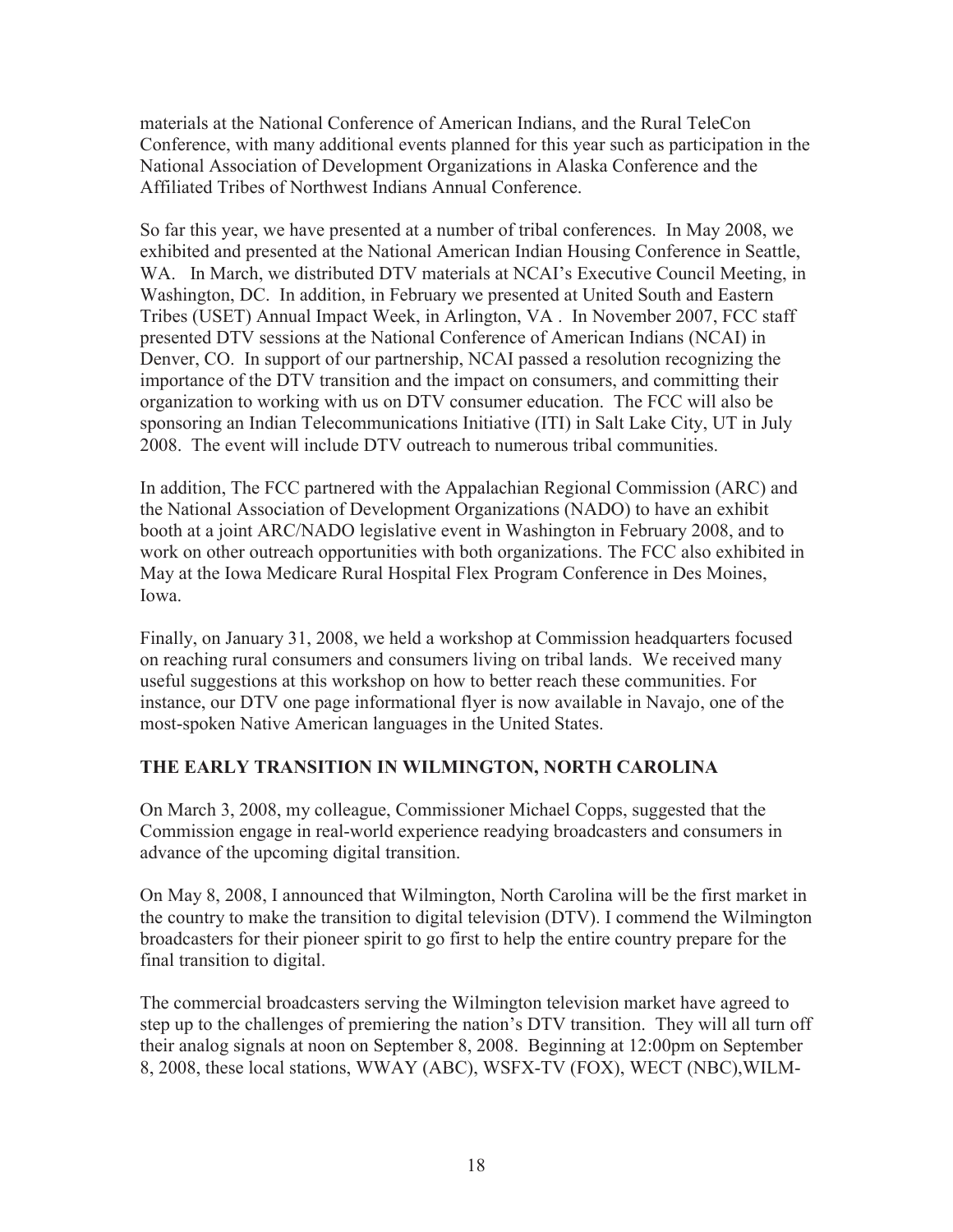LP (CBS) and W51CW (Trinity Broadcasting), will broadcast only digital signals to their viewers in the five North Carolina counties that comprise this television market.

This test market will be an early transition that will give broadcasters and consumers a chance to experience in advance the upcoming DTV transition. The early transition in this area will provide the FCC, NTIA, and other key stakeholders an opportunity to assess the effectiveness of their outreach and education efforts, and provide ample time to modify these efforts based on lessons learned, to help prepare the rest of the nation for the DTV transition.

The Commission is coordinating with local officials and community groups to accelerate and broaden consumer education outreach efforts. The outreach will focus on the special transition date for Wilmington and the steps viewers may need to take to be ready by September.

The Commission will use the test market as an opportunity to work very closely in advance with broadcasters, viewers, cable companies and others who will be affected to anticipate and address any problems. The Commission is also coordinating with NTIA and local retailers to be sure that digital-to-analog converter boxes are readily available in local stores for consumers who rely on over-the-air service and have analog televisions.

The Wilmington PBS station, WUNJ, will continue broadcasting in both analog and digital. One other low power station that has its digital channel assignment will continue broadcasting an analog signal.

I'd like to take a few moments to summarize our efforts and results to date:

We are working closely with three key industry stakeholders in Wilmington, the broadcasters to ensure that they are technically ready to transition early, the cable and satellite providers, and the electronics retailers who are certified to sell digital-to-analog converter boxes.

A Wilmington team, comprised of FCC staffers, is on the ground and has already met with, presented to, or exhibited at over 100 events**.** Their initial outreach focus was to contact, educate, and engage local government officials in all 5 of the impacted counties. On May 27, we culminated the initial outreach phase with a government officials "Town Hall" that was hosted by the University of North Carolina, Wilmington. At this session we also invited and had in attendance our key industry stakeholders so that we could ensure regional coordination on our outreach efforts.

To date, partnerships have been formed with 70 organizations. These organizations have agreed to distribute our materials through their contact channels and we have trained staff at organizations to recognize the need of their clients with respect to the DTV transition and help their clients successfully complete the transition. These partnerships are key in reaching our "at risk" consumers.